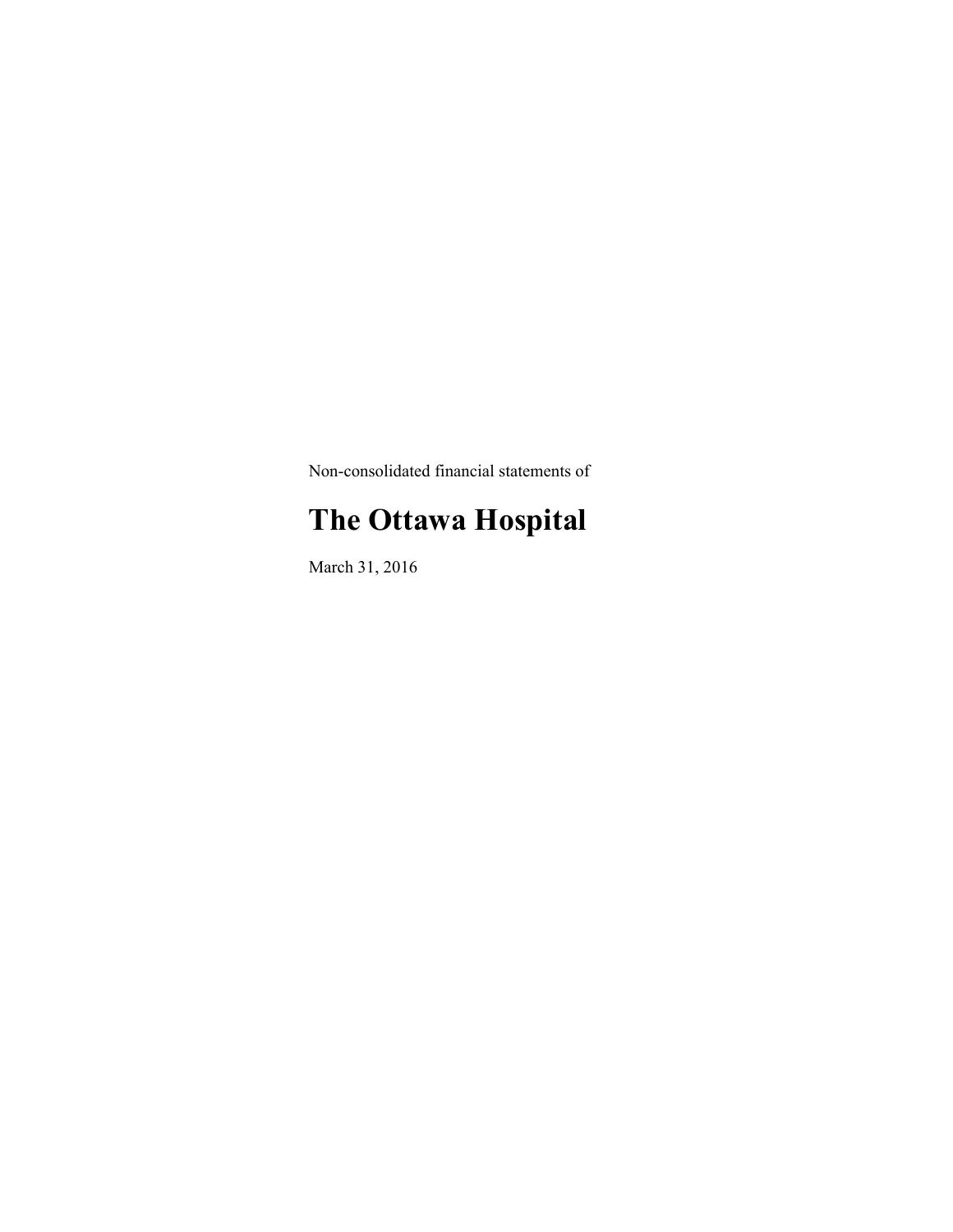<span id="page-1-0"></span>March 31, 2016

### Table of contents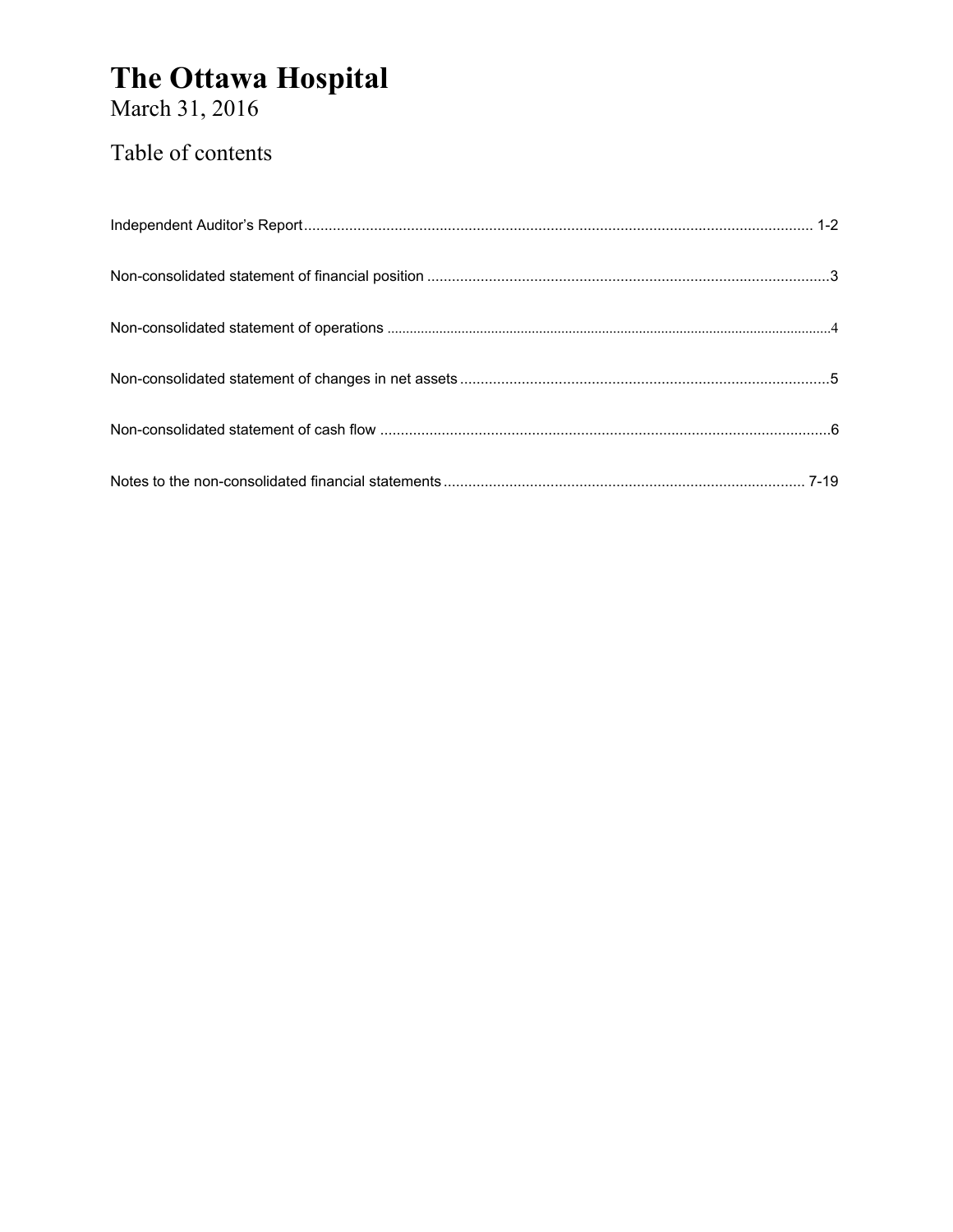# <span id="page-2-0"></span>Deloitte.

 1600 - 100 Queen Street Deloitte LLP Ottawa ON K1P 5T8 Canada

Tel.: (613) 236-2442 Fax: (613) 236-2195 www.deloitte.ca

### **[Independent Auditor's Report](#page-1-0)**

To the Board of Governors of The Ottawa Hospital and the Ministry of Health and Long-Term Care of Ontario

We have audited the accompanying non-consolidated financial statements of The Ottawa Hospital (the "Hospital"), which comprise the non-consolidated statement of financial position as at March 31, 2016, and the non-consolidated statements of operations, changes in net assets and cash flow for the year then ended, and a summary of significant accounting policies and other explanatory information. The nonconsolidated financial statements have been prepared by management in accordance with the basis of accounting described in Note 2 to the financial statements to comply with the financial reporting requirements of the Ministry of Health and Long-Term Care of Ontario.

### **Management's Responsibility for the Non-Consolidated Financial Statements**

Management is responsible for the preparation and fair presentation of these non-consolidated financial statements in accordance with the basis of accounting described in Note 2 to the financial statements, and for such internal control as management determines is necessary to enable the preparation of nonconsolidated financial statements that are free from material misstatement, whether due to fraud or error.

### **Auditor's Responsibility**

Our responsibility is to express an opinion on these non-consolidated financial statements based on our audit. We conducted our audit in accordance with Canadian generally accepted auditing standards. Those standards require that we comply with ethical requirements and plan and perform the audit to obtain reasonable assurance about whether the non-consolidated financial statements are free from material misstatement.

An audit involves performing procedures to obtain audit evidence about the amounts and disclosures in the non-consolidated financial statements. The procedures selected depend on the auditor's judgment, including the assessment of the risks of material misstatement of the non-consolidated financial statements, whether due to fraud or error. In making those risk assessments, the auditor considers internal control relevant to the entity's preparation and fair presentation of the non-consolidated financial statements in order to design audit procedures that are appropriate in the circumstances, but not for the purpose of expressing an opinion on the effectiveness of the entity's internal control. An audit also includes evaluating the appropriateness of accounting policies used and the reasonableness of accounting estimates made by management, as well as evaluating the overall presentation of the non-consolidated financial statements.

We believe that the audit evidence we have obtained is sufficient and appropriate to provide a basis for our audit opinion.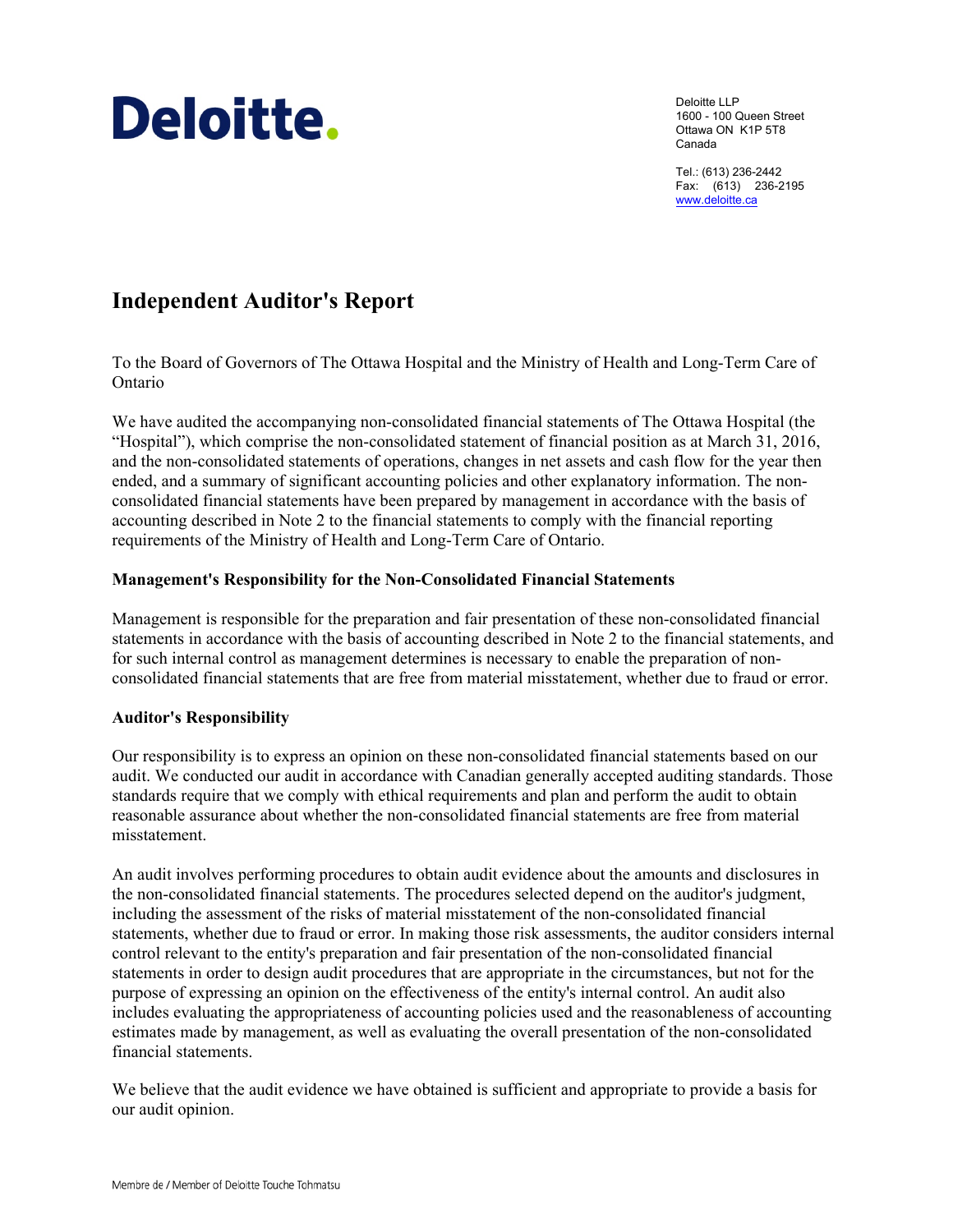### **Opinion**

In our opinion, the non-consolidated financial statements present fairly, in all material respects, the financial position of the Hospital as at March 31, 2016, and the results of its operations and its cash flows for the year then ended in accordance with the basis of accounting described in Note 2 to the nonconsolidated financial statements.

### **Basis of Accounting**

 result, the non-consolidated financial statements may not be suitable for another purpose. Without modifying our opinion, we draw attention to Note 2 to the non-consolidated financial statements, which describes the basis of accounting. The non-consolidated financial statements are prepared to assist the Hospital to meet the requirements of the Ministry of Health and Long-Term Care of Ontario. As a

### **Other Matter**

The Hospital has prepared a separate set of consolidated financial statements for the year ended March 31, 2016, in accordance with Canadian public sector accounting standards for government not-forprofit organizations, on which we issued a separate auditor's report to the Board of Governors of the Hospital dated June 1, 2016.

Detoitte LLP

Chartered Professional Accountants Licensed Public Accountants

June 1, 2016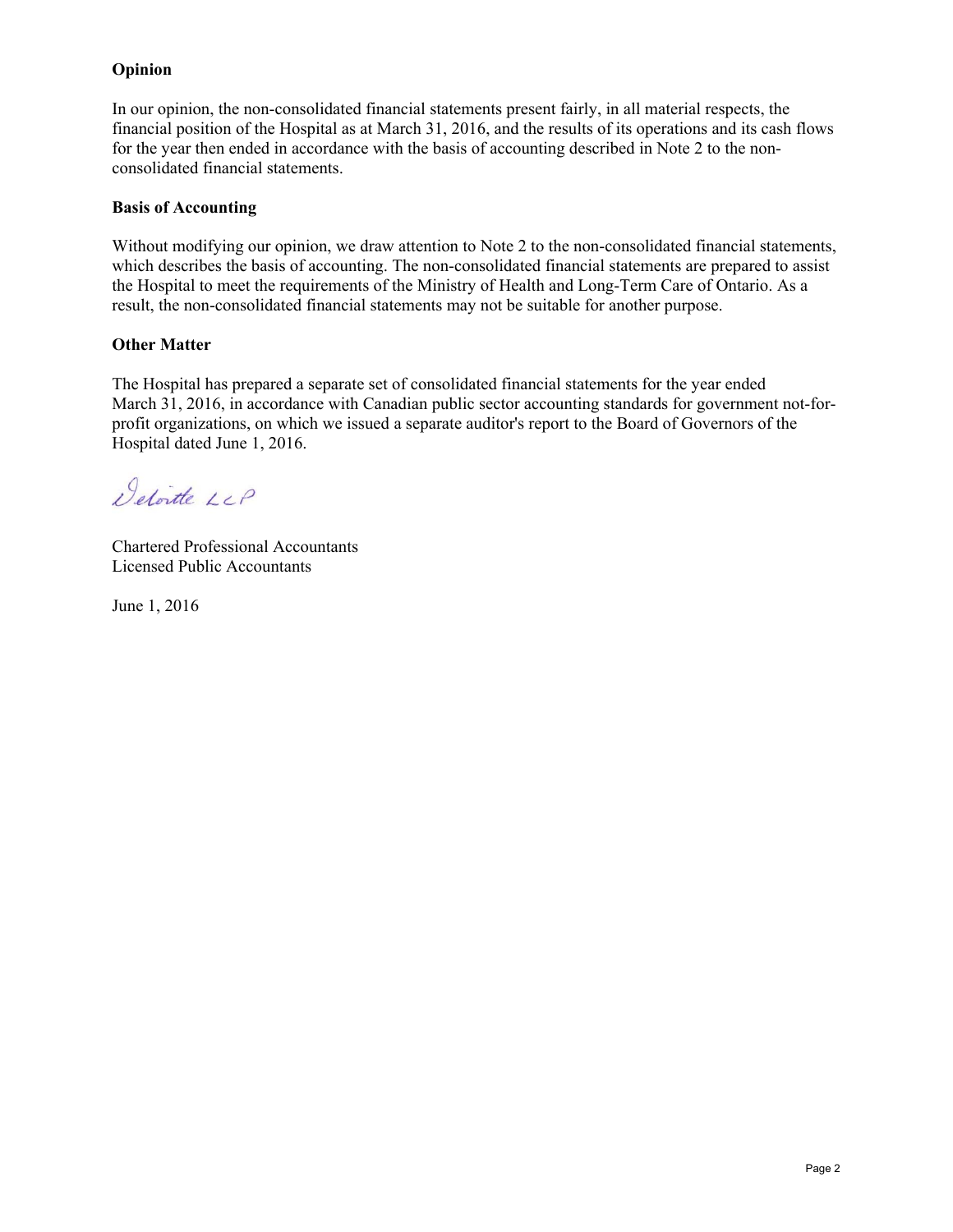### <span id="page-4-0"></span>[Non-consolidated statement of financial position](#page-1-0)

### as at March 31, 2016

(in thousands of dollars)

|                                                           | 2016      | 2015      |
|-----------------------------------------------------------|-----------|-----------|
|                                                           |           | \$        |
| <b>Assets</b>                                             |           |           |
| Current assets                                            |           |           |
| Cash                                                      |           | 12,962    |
| Short-term investments                                    | 1,681     | 1,572     |
| Accounts receivable (Note 3)                              | 85,449    | 74,578    |
| Inventories                                               | 14,860    | 15,806    |
| Prepaid expenses                                          | 10,692    | 9,961     |
|                                                           | 112,682   | 114,879   |
| Capital grants receivable (Note 3)                        | 14,158    | 10,201    |
| Assets restricted for capital purchases (Note 4)          | 124,386   | 104,992   |
| Capital assets (Note 5)                                   | 578,884   | 584,292   |
| Funds held in trust (Note 6)                              | 31,072    | 29,713    |
|                                                           | 861,182   | 844,077   |
| Liabilities                                               |           |           |
| <b>Current liabilities</b>                                |           |           |
| Bank indebtedness (Note 7)                                | 38,992    |           |
| Accounts payable and accrued liabilities                  | 180,086   | 201,379   |
| Deferred contributions                                    | 9,818     | 12,487    |
|                                                           | 228,896   | 213,866   |
| Employee future benefits (Note 8)                         | 52,967    | 50,428    |
| Deferred contributions related to capital assets (Note 9) | 419,848   | 420,628   |
| Funds held in trust (Note 6)                              | 31,072    | 29,713    |
|                                                           | 732,783   | 714,635   |
| Commitments, contingencies and guarantees (Note 16)       |           |           |
| Net assets (deficiency)                                   |           |           |
| Invested in capital assets (Note 11)                      | 220,703   | 214,759   |
| Unrestricted deficiency                                   | (92, 304) | (85, 317) |
|                                                           | 128,399   | 129,442   |
|                                                           | 861,182   | 844,077   |

Approved by the Board

 $\overline{\phantom{a}}$ Chairman President and CEO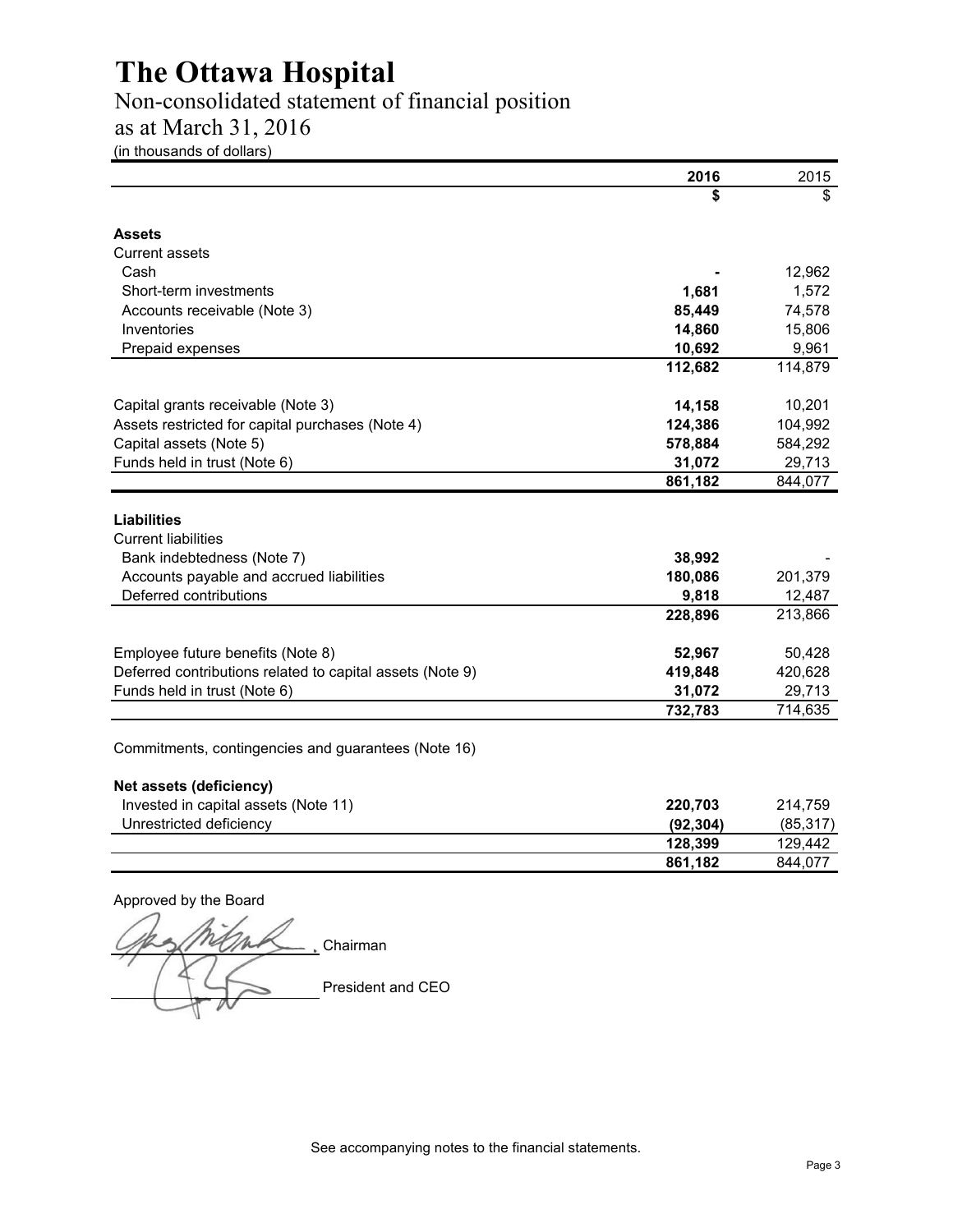### <span id="page-5-0"></span>[Non-consolidated statement of operations](#page-1-0)

year ended March 31, 2016

(in thousands of dollars)

|                                                                  | 2016      | 2015      |
|------------------------------------------------------------------|-----------|-----------|
|                                                                  |           | \$        |
| <b>Revenue</b>                                                   |           |           |
| Ministry of Health and Long-Term Care of Ontario                 | 865,839   | 858,820   |
| <b>Patient services</b>                                          | 123,140   | 120,863   |
| Recoveries and other operating                                   | 66,055    | 69,457    |
| Preferred accomodation                                           | 10,566    | 9,849     |
| <b>Marketed services</b>                                         | 7,370     | 7,475     |
| Investment                                                       | 1,409     | 1,639     |
| Amortization of deferred contributions                           |           |           |
| related to major equipment (Note 9)                              | 7,020     | 7,111     |
| Connecting Northern & Eastern Ontario program (Note 17)          | 6,987     | 9,107     |
|                                                                  | 1,088,386 | 1,084,321 |
|                                                                  |           |           |
| <b>Expenses</b><br>Salaries and wages                            | 536,195   | 531,952   |
| Employee benefits                                                | 141,056   | 137,840   |
| Supplies and other operating (Note 14)                           | 173,989   | 177,027   |
| Medical and surgical supplies                                    | 63,885    | 62,431    |
| Medical staff remuneration                                       | 69,650    | 70,711    |
| Drugs                                                            | 66,519    | 66,248    |
| Interest                                                         | 410       | 517       |
| Amortization of major equipment                                  | 29,438    | 28,227    |
| Connecting Northern & Eastern Ontario program (Note 17)          | 6,987     | 9,107     |
|                                                                  | 1,088,129 | 1,084,060 |
|                                                                  |           |           |
| Excess of revenue over expenses                                  |           |           |
| before the undernoted items and non-recurring item               | 257       | 261       |
| Parking revenue                                                  | 19,110    | 18,400    |
| Parking expenses                                                 | (8, 168)  | (5, 912)  |
| Amortization of deferred contributions                           |           |           |
| related to buildings (Note 9)                                    | 14,225    | 14,028    |
| Amortization of buildings and land improvements                  | (26, 467) | (24, 768) |
|                                                                  |           |           |
| Excess (deficiency) of revenue over expenses after the overnoted |           |           |
| items but before non-recurring item                              | (1,043)   | 2,009     |
| Non-recurring funding (Note 19)                                  |           | 23,106    |
| Excess (deficiency) of revenue over expenses                     | (1,043)   | 25,115    |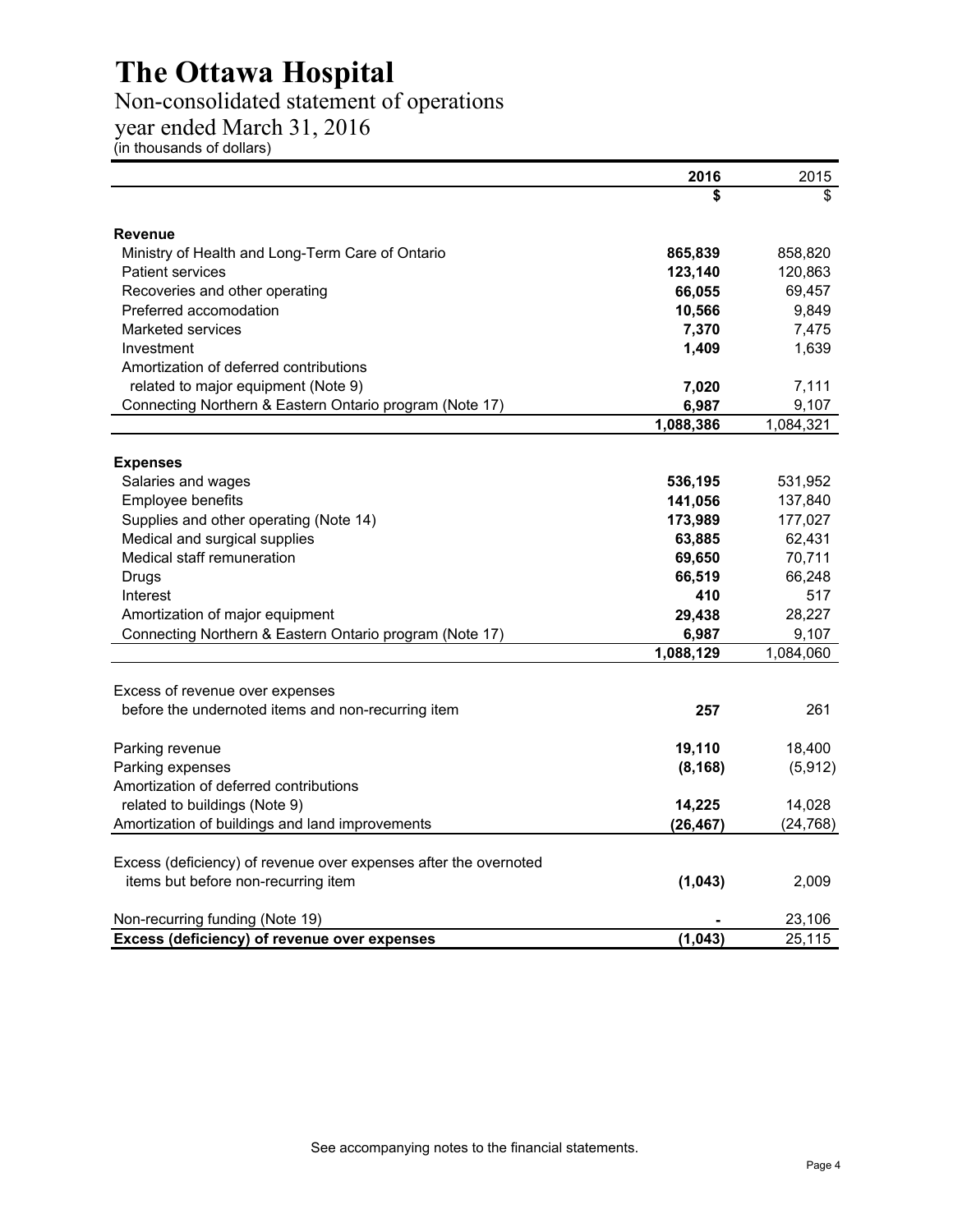### <span id="page-6-0"></span>[Non-consolidated statement of changes in net assets](#page-1-0)

year ended March 31, 2016

(in thousands of dollars)

|                                                              | Invested in    |              |         |         |
|--------------------------------------------------------------|----------------|--------------|---------|---------|
|                                                              | capital assets | Unrestricted | 2016    | 2015    |
|                                                              | S              | \$           | \$      | \$      |
|                                                              | (Note 11)      |              |         |         |
| Balance, beginning of year<br>Excess (deficiency) of revenue | 214,759        | (85, 317)    | 129.442 | 104.327 |
| over expenses<br>Net change in investment in                 | $\blacksquare$ | (1,043)      | (1,043) | 25,115  |
| capital assets (Note 11)                                     | 5,944          | (5,944)      | ٠       |         |
| Balance, end of year                                         | 220,703        | (92, 304)    | 128.399 | 129,442 |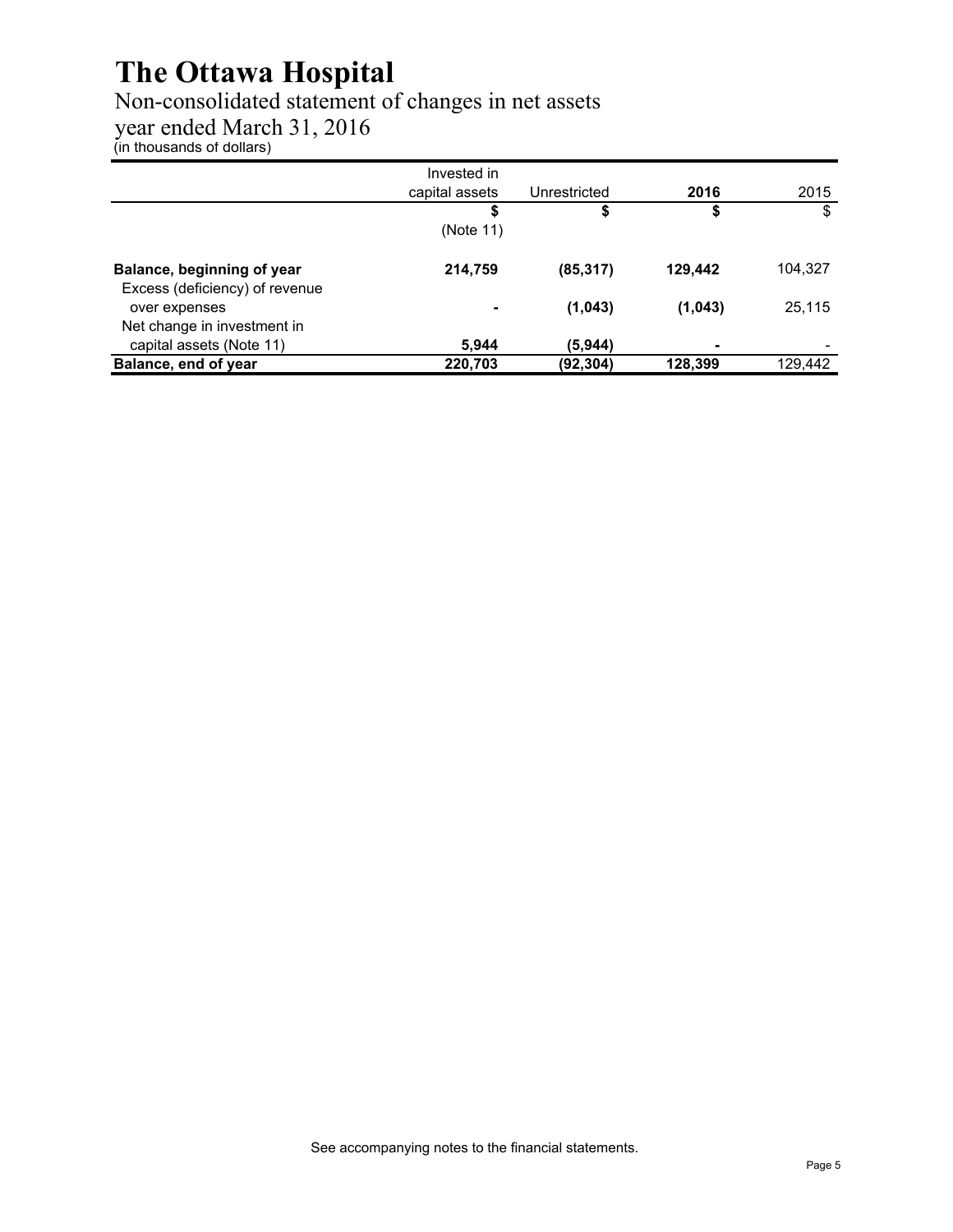### <span id="page-7-0"></span>[Non-consolidated statement of cash flow](#page-1-0)

year ended March 31, 2016

(in thousands of dollars)

|                                                                          | 2016      | 2015      |
|--------------------------------------------------------------------------|-----------|-----------|
|                                                                          | \$        | \$        |
| <b>Operating activities</b>                                              |           |           |
| Excess (deficiency) of revenue over expenses                             | (1,043)   | 25,115    |
| Items not affecting cash:                                                |           |           |
| Amortization of capital assets                                           | 55,905    | 52,995    |
| Amortization of deferred contributions                                   |           |           |
| related to capital assets (Note 9)                                       | (21, 245) | (21, 139) |
| Loss (gain) on disposal of capital assets                                | 77        | (968)     |
| Net increase in employee future benefits (Note 8)                        | 2,539     | 4,211     |
|                                                                          | 36,233    | 60,214    |
| Changes in non-cash operating working capital items (Note 15)            | (34, 727) | (24, 305) |
|                                                                          | 1,506     | 35,909    |
| <b>Financing activities</b><br>Deferred contributions related to capital |           |           |
| assets received (Note 9)                                                 | 20,465    | 15,013    |
| Proceeds on disposal of capital assets                                   |           | 4,024     |
|                                                                          | 20,465    | 19,037    |
| <b>Capital activities</b>                                                |           |           |
| Purchase of capital assets                                               | (50, 574) | (47, 563) |
| <b>Investing activities</b>                                              |           |           |
| Net decrease (increase) in capital grants receivable                     | (3,957)   | 1,518     |
| Increase in assets restricted for capital purchases                      | (19, 394) | (16, 549) |
|                                                                          | (23, 351) | (15,031)  |
| Net cash outflow                                                         | (51, 954) | (7,648)   |
| Cash, beginning of year                                                  | 12,962    | 20,610    |
| Cash (bank indebtedness), end of year                                    | (38, 992) | 12,962    |

Cash includes \$6,465 (2015 - \$5,342) that is restricted for the HIROC Claim Defense Fund.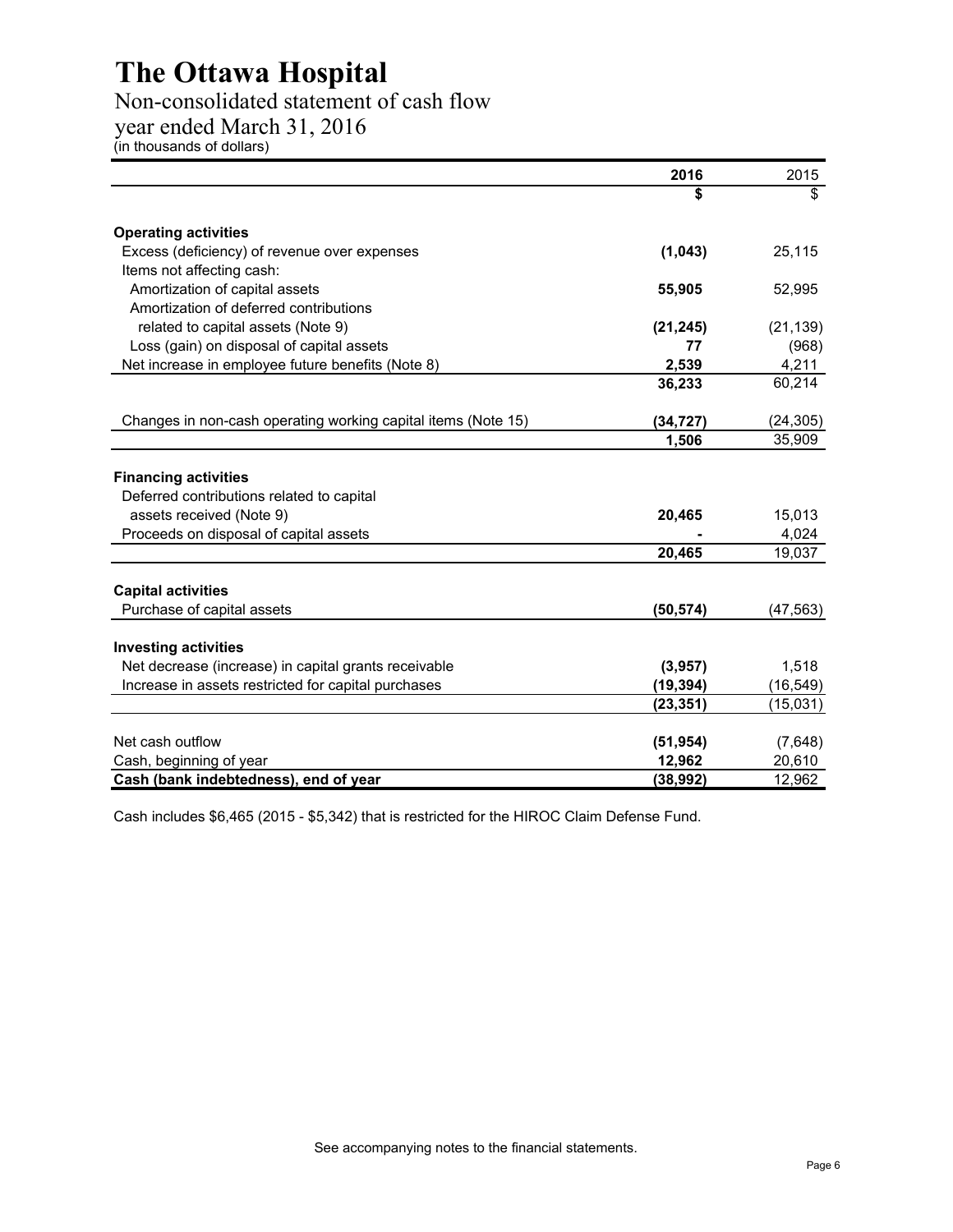<span id="page-8-0"></span>[Notes to the non-consolidated financial statements](#page-1-0)  March 31, 2016 (in thousands of dollars)

### **1. Description of the organization**

The Ottawa Hospital (the "Hospital") is an academic health sciences centre and is principally involved in providing health care services to the Champlain Local Health Integration Network. The Hospital is a registered charity under the Income Tax Act and accordingly is exempt from income taxes.

### **2. Significant accounting policies**

The non-consolidated financial statements have been prepared by management in accordance with the significant accounting policies described below to comply with the financial reporting requirements of the Ministry of Health and Long-Term Care of Ontario. The Hospital has also prepared general purpose financial statements in accordance with Canadian public sector accounting standards for government not-for-profit organizations which consolidates the University of Ottawa Heart Institute and reflect the following significant accounting policies:

### *Basis of presentation*

These non-consolidated financial statements reflect the assets, liabilities and operations of the Hospital.

These non-consolidated financial statements do not include the assets, liabilities or operations of the University of Ottawa Heart Institute and The Ottawa Hospital Residence Corporation, two controlled entities, nor the following entities where the Hospital has an economic interest including: The Ottawa Hospital Foundation, Ottawa Hospital Research Institute, Eastern Ontario Regional Laboratory Association Inc., its auxiliaries, Hospital Food Services - Ontario Inc., Ottawa Regional Hospital Linen Services Incorporated and Champlain Health Supply Services. The summarized financial information of the University of Ottawa Heart Institute and The Ottawa Hospital Residence Corporation is disclosed in Note 14.

### *Revenue recognition*

The Hospital follows the deferral method of accounting for contributions.

Under the Health Insurance Act and Regulations thereto, the Hospital is funded, primarily by the Province of Ontario, in accordance with budget arrangements established by the Ministry of Health and Long-Term Care of Ontario. Operating grants are recorded as revenue in the period to which they relate. Grants approved but not received at the end of an accounting period are accrued. Where a portion of a grant relates to a future period, it is deferred and recognized in that subsequent period.

The Hospital receives funding for operations for certain programs from the Ministry of Health and Long-Term Care of Ontario. The final amount of operating revenue recorded cannot be determined until the Ministry of Health and Long-Term Care of Ontario has reviewed the Hospital's financial and statistical returns for the year. Any adjustments arising from the Ministry of Health and Long-Term Care of Ontario review are recorded in the period in which the adjustments are made.

Unrestricted contributions are recognized as revenue when received or receivable if the amount to be received can be reasonably estimated and collection is reasonably assured.

Externally restricted contributions are recognized as revenue when the conditions for the restriction have been met. Contributions restricted for the purchase of capital assets are deferred and amortized into revenue on a straight-line basis, at a rate corresponding with the amortization rate for the related capital assets.

Revenues from the Patient services, Preferred accommodation, Marketed services and other operating are recognized when the goods are sold or the services are provided.

### *Contributed services*

A substantial number of volunteers contribute a significant amount of their time each year. Because of the difficulty of determining the fair value, contributed services are not recognized in the nonconsolidated financial statements.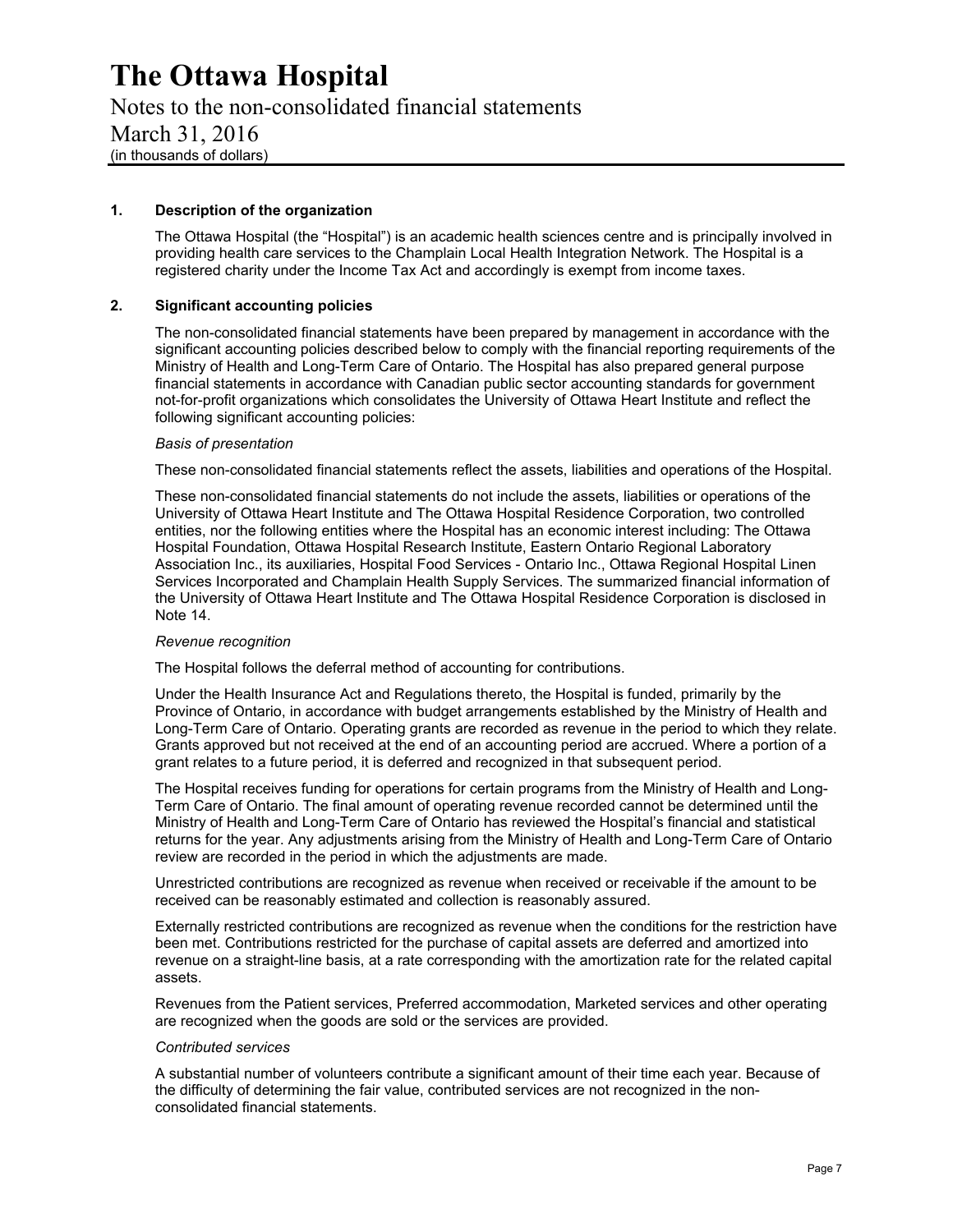Notes to the non-consolidated financial statements March 31, 2016 (in thousands of dollars)

### **2. Significant accounting policies (continued)**

#### *Inventories*

Inventories are recorded at average cost and are valued at lower of cost and net realizable value. Net realizable value is the estimated selling price less the estimated costs necessary to make the sale.

#### *Classification of financial instruments*

All financial instruments reported on the statement of financial position of the Hospital are classified as follows:

| Cash                                     | Fair value     |
|------------------------------------------|----------------|
| Short-term investments                   | Fair value     |
| Accounts receivable                      | Amortized cost |
| Capital grants receivable                | Amortized cost |
| Assets restricted for capital purchases  | Fair value     |
| Funds held in trust                      | Fair value     |
| Bank indebtedness                        | Fair value     |
| Accounts payable and accrued liabilities | Amortized cost |

#### *Short-term investments*

Transaction costs related to the acquisition of investments are recorded against investment income. Sales and purchases of investments are recorded on the settlement date.

Fair value is determined at quoted market prices. The calculation of fair value is based upon market conditions at a specific point in time and may not be reflective of future fair value. Investment income on restricted investments is capitalized until the related expenditures are incurred.

#### *Capital assets*

Purchased capital assets, other than minor equipment, are recorded at cost. Minor equipment replacements are expensed in the year of replacement. Assets acquired under capital leases are initially recorded at the present value of future minimum lease payments and amortized over the estimated life of the assets.

Capital assets are reviewed for impairment whenever events or changes in circumstances indicate that their carrying amount may not be recoverable. When a capital asset no longer contributes to the Hospital's ability to provide services, its carrying amount is written down to its residual value.

Land is not amortized due to its infinite life. Construction in progress is not amortized until the project is complete and the assets come into use. Capital assets are amortized on a straight-line basis over their expected useful lives as follows:

| Land improvements          | 5-25 years    |
|----------------------------|---------------|
| <b>Buildings</b>           | 10-50 $years$ |
| Building service equipment | 5-25 years    |
| Major equipment            | 5-20 years    |

### *Funds held in trust*

The Hospital holds resources and makes disbursements on behalf of various unrelated individuals or groups. The Hospital has no discretion over such transactions. Resources received in connection with such trust fund transactions are reported as liabilities not revenue and subsequent distributions are reported as decreases to the liability not expenses.

### *Employee benefit plans*

The Hospital accrues its obligations for employee benefit plans. The cost of non-pension post-retirement and post-employment benefits earned by employees is actuarially determined using the projected benefit method pro-rated on service and management's best estimate of retirement ages of employees and expected heath care costs. The most recent actuarial valuation was performed as at March 31, 2016. The next scheduled valuation will be as at March 31, 2019.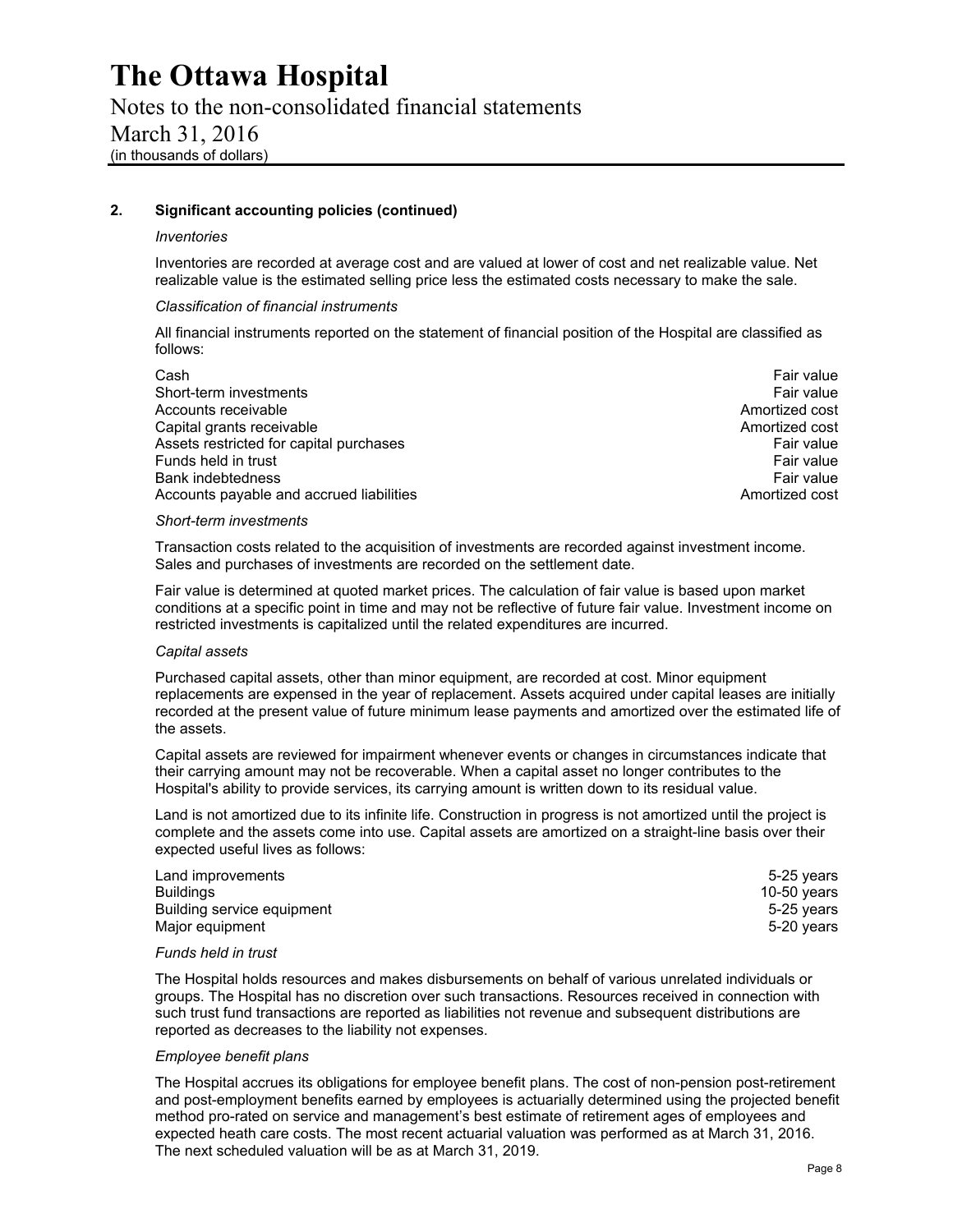### Notes to the non-consolidated financial statements March 31, 2016 (in thousands of dollars)

### **2. Significant accounting policies (continued)**

#### *Employee benefit plans (continued)*

Adjustments arising from plan amendments, including past service costs, are recognized in the year that the plan amendments occur. Actuarial gains or losses are amortized over the average remaining service period of active employees.

The Hospital is an employer member of the Healthcare of Ontario Pension Plan, which is a multiemployer, defined benefit pension plan. The Hospital has adopted defined contribution plan accounting principles for this Plan because insufficient information is available to apply defined benefit plan accounting principles.

#### *Use of estimates*

The preparation of these financial statements requires management to make estimates and assumptions that affect the reported amounts of assets and liabilities and disclosure of contingent assets and liabilities at the date of the financial statements and the reported amounts of revenue and expenses during the period. Actual results could differ from these estimates. These estimates are reviewed periodically and, as adjustments become necessary, they are reported in the periods in which they become known. The most significant estimates used in preparing these financial statements include the estimated useful lives of capital assets, the assumptions underlying the employee future benefit liability calculation, the amount of certain accrued liabilities and the allowance for doubtful accounts.

### **3. Accounts and capital grants receivable**

#### *Accounts receivable*

|                                                                | 2016    | 2015     |
|----------------------------------------------------------------|---------|----------|
|                                                                | \$      | \$       |
| Accounts receivable from patients                              | 32.665  | 29.158   |
| Ministry of Health and Long-Term Care of Ontario               | 22,076  | 13,874   |
| University of Ottawa Heart Institute (Note 14)                 | 8,043   | 8,318    |
| Eastern Ontario Regional Laboratory Association Inc. (Note 14) | 5.490   | 4,102    |
| Other                                                          | 20,839  | 22.277   |
| Less: allowance for doubtful accounts                          | (3,664) | (3, 151) |
|                                                                | 85.449  | 74.578   |

An analysis of the aging of the Hospital's receivables as at March 31, 2016 is as follows:

|                                                             |             |              |            | Over    |         |
|-------------------------------------------------------------|-------------|--------------|------------|---------|---------|
|                                                             | $0-30$ days | $31-60$ days | 61-90 davs | 90 days | Total   |
|                                                             | \$          | \$           | \$         | \$      | \$      |
| Accounts receivable from patients<br>Ministry of Health and | 11,130      | 8.774        | 5.481      | 7.280   | 32,665  |
| Long-Term Care of Ontario<br>University of Ottawa Heart     | 17.943      | 3.448        | 685        |         | 22,076  |
| Institute (Note 14)<br>Eastern Ontario Regional Laboratory  | 8.043       |              |            |         | 8,043   |
| Association Inc. (Note 14)                                  | 5.490       |              |            |         | 5,490   |
| Other                                                       | 12.440      | 3.975        | 480        | 3.944   | 20,839  |
| Less: allowance for doubtful accounts                       | (390)       | (328)        | (220)      | (2,726) | (3,664) |
|                                                             | 54.656      | 15,869       | 6.426      | 8,498   | 85.449  |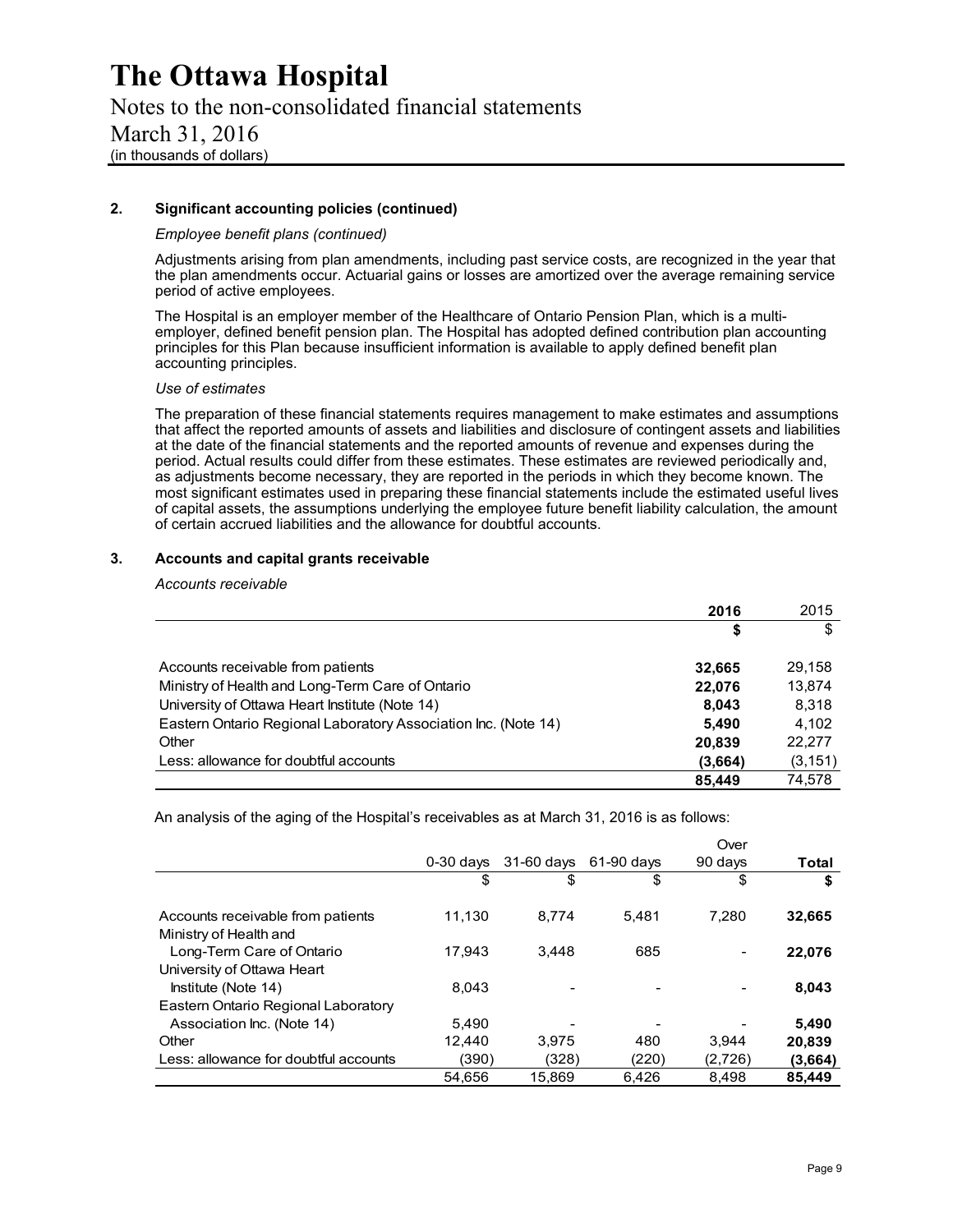### **3. Accounts and capital grants receivable (continued)**

*Accounts receivable (continued)* 

An analysis of the aging of the Hospital's receivables as at March 31, 2015 is as follows:

|                                                             |             |              |            | Over    |          |
|-------------------------------------------------------------|-------------|--------------|------------|---------|----------|
|                                                             | $0-30$ days | $31-60$ days | 61-90 days | 90 days | Total    |
|                                                             | \$          | \$           | \$         | \$      | \$       |
| Accounts receivable from patients<br>Ministry of Health and | 10.520      | 8.773        | 2.075      | 7.790   | 29,158   |
| Long-Term Care of Ontario                                   | 11.770      | 1.056        |            | 1.048   | 13.874   |
| University of Ottawa Heart                                  |             |              |            |         |          |
| Institute (Note 14)                                         | 8.318       |              |            |         | 8,318    |
| Eastern Ontario Regional Laboratory                         |             |              |            |         |          |
| Association Inc. (Note 14)                                  | 4,102       |              |            |         | 4.102    |
| Other                                                       | 17,869      | 2,842        | 303        | 1.263   | 22,277   |
| Less: allowance for doubtful accounts                       | (544)       | (221)        | (172)      | (2,214) | (3, 151) |
|                                                             | 52,035      | 12.450       | 2.206      | 7.887   | 74.578   |

The allowance for doubtful accounts relates to accounts receivable from patients and is determined based on prior experience with similar accounts.

### *Capital grants receivable*

Capital grants receivable relate to grants restricted in use for capital asset acquisitions or projects, which have been approved by the funder and are receivable by the Hospital at year-end. These amounts have also been included in deferred contributions related to capital assets.

|                                                                                 | 2016   | 2015   |
|---------------------------------------------------------------------------------|--------|--------|
|                                                                                 | S      | \$     |
| The Ottawa Hospital Foundation (Note 14)<br>Eastern Ontario Regional Laboratory | 2.924  | 2,367  |
| Association Inc. (Note 14)                                                      | 7,834  | 7,834  |
| e-Health Ontario (Note 17)                                                      | 3,400  |        |
|                                                                                 | 14.158 | 10.201 |

### **4. Assets restricted for capital purchases**

Assets restricted for capital purchases is comprised of \$59,547 (2015 - \$51,095) related to funding received and restricted for the purpose of capital expenditures and \$64,839 (2015 - \$53,897) in net parking revenue that has been restricted for the purchase of capital expenditures. The funds are held with the Hospital's bank, earning interest at a rate of prime less 1.75% (2015 - 1.75%) and are classified as long-term as the associated cash outflow is not expected to occur within one year. At March 31, 2016, an additional amount of \$2,120 (2015 - \$Nil) restricted for capital purchases was receivable by the Hospital.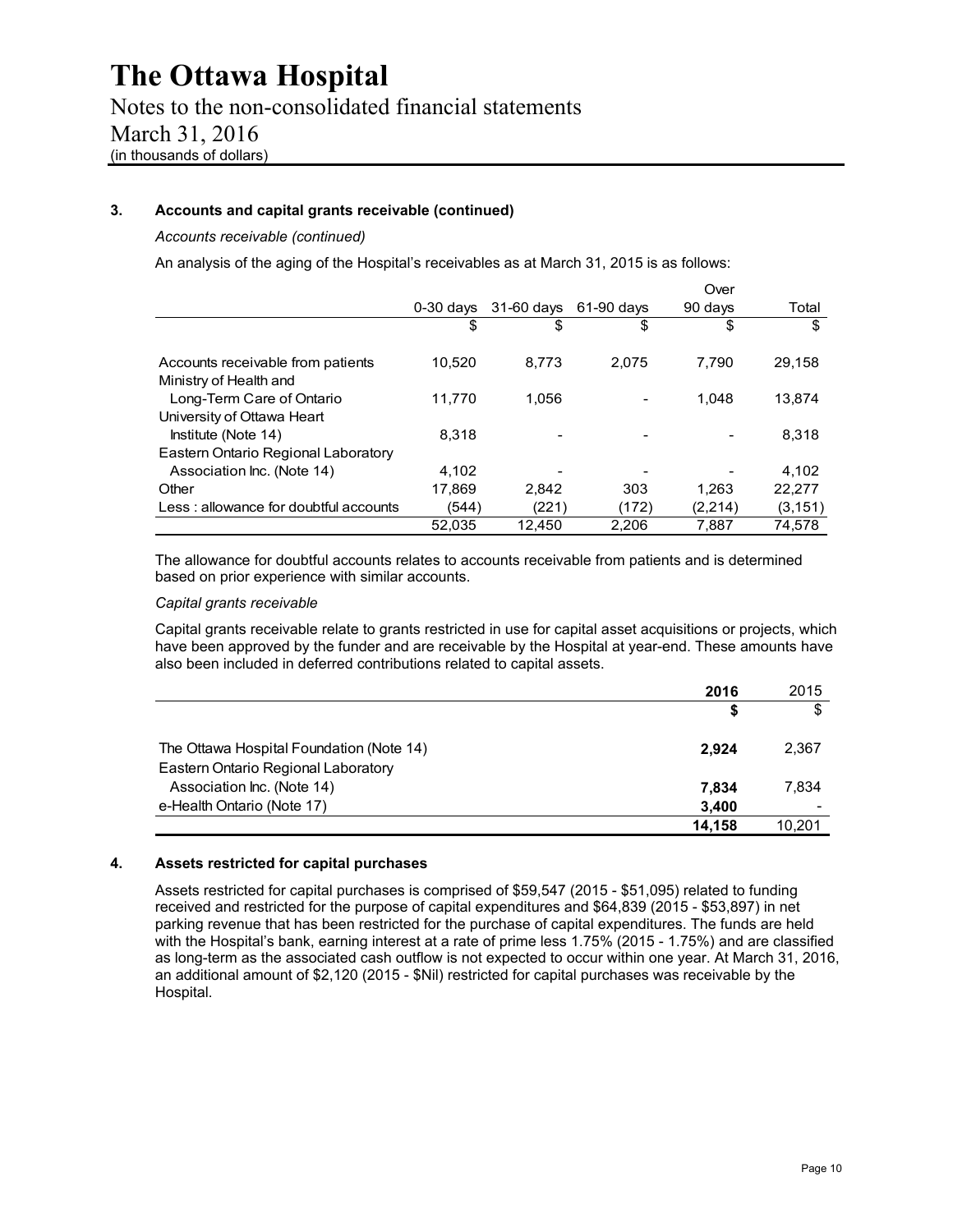Notes to the non-consolidated financial statements March 31, 2016 (in thousands of dollars)

### **5. Capital assets**

|                            |           |                    | 2016     | 2015     |
|----------------------------|-----------|--------------------|----------|----------|
|                            |           | <b>Accumulated</b> | Net book | Net book |
|                            | Cost      | amortization       | value    | value    |
|                            | \$        | \$                 | \$       | \$       |
| Land                       | 897       |                    | 897      | 897      |
| Land improvements          | 5,336     | 5,336              |          |          |
| <b>Buildings</b>           | 696,177   | 287,516            | 408,661  | 409,121  |
| Building service equipment | 164,239   | 99,811             | 64,428   | 56,574   |
| Major equipment            | 423,823   | 328,626            | 95,197   | 92,891   |
| Construction in progress   | 9,701     |                    | 9,701    | 24,809   |
|                            | 1,300,173 | 721,289            | 578,884  | 584.292  |

During the year ended March 31, 2015, the Hospital recorded a transfer of radiation equipment from Cancer Care Ontario at a net book value of \$15,876 which was donated. An equal amount was also set up as a capital contribution (Note 9). There were no transfers for the year ending March 31, 2016.

During the year ended March 31, 2016, the Hospital disposed of equipment with a cost of \$269 (2015 - \$5,234) and accumulated amortization \$192 (2015 - \$2,178) for proceeds of \$Nil (2015 - \$4,024), resulting in a loss of \$77 (2015 - gain of \$968).

Cost and accumulated amortization at March 31, 2015 were \$1,249,868 and \$665,576**,** respectively.

### **6. Funds held in trust**

Funds held in trust are held with the Hospital's bank and represent the aggregate balance of funds held in trust for third parties.

### **7. Bank indebtedness**

The Hospital has an available line of credit of \$24,000 with its corporate bankers, of which no amount was drawn against at March 31, 2016 (2015 - \$Nil). This line of credit is unsecured and bears interest at prime. The Hospital also had an overdraft of \$38,992 (2015 - \$Nil) that was borrowed against assets restricted for capital purchases.

### **8. Employee future benefits**

The Hospital offers a defined benefit plan which provides extended health care and dental insurance benefits to certain of its employees and extends this coverage to the post-retirement period. The Hospital also has a pension plan as described in Note 12. The most recent actuarial valuation of employee future benefits was completed as at March 31, 2016.

At March 31, the Hospital's liability associated with the benefit plan is as follows:

|                                   | 2016    | 2015     |
|-----------------------------------|---------|----------|
|                                   | S       |          |
| Accrued benefit obligation        | 56.735  | 57,559   |
| Unamortized experience losses     | (3,768) | (7, 131) |
| Employee future benefit liability | 52.967  | 50,428   |

 The Hospital's defined benefit plan is not funded, resulting in a plan deficit equal to the accrued benefit obligation.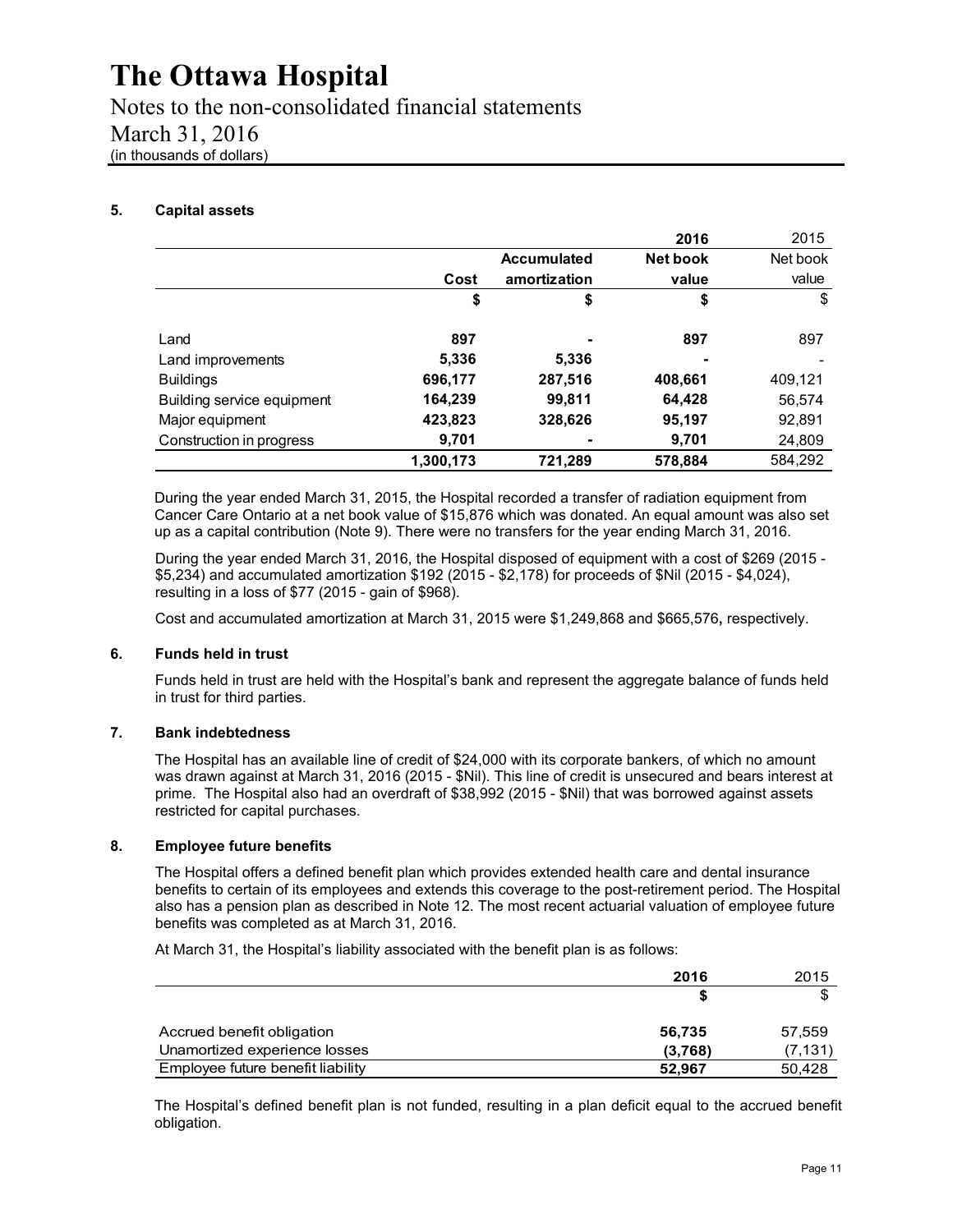### **8. Employee future benefits (continued)**

The significant actuarial assumptions adopted in estimating the Hospital's accrued benefit obligations are as follows:

|                                                            | 2016     | 2015     |
|------------------------------------------------------------|----------|----------|
|                                                            |          |          |
| Discount rate used to determine accrued benefit obligation | 3.76%    | 3.31%    |
| Dental cost increases                                      | $3.50\%$ | 3.50%    |
| Extended healthcare cost escalations                       | 7.50%    | 7.50%    |
| Expected average remaining service life of employees       | 15 years | 15 years |

The employee future benefit liability change for the year ended March 31, 2016 is \$2,539 (2015 - \$4,211). This amount is comprised of:

|                                                        | 2016    | 2015    |
|--------------------------------------------------------|---------|---------|
|                                                        | \$      |         |
| Current service cost                                   | 3,155   | 3,967   |
| Interest on accrued benefit obligation during the year | 1.909   | 2,128   |
| Amortization of net experience losses                  | 475     | 173     |
| Benefit payments made by the Hospital during the year  | (3.000) | (2,057) |
|                                                        | 2,539   | 4.211   |

### **9. Deferred contributions related to capital assets**

Deferred contributions related to capital assets represent the unamortized amount and unspent amount of donations and grants received for the purchase of capital assets. The amortization of capital contributions is recorded as revenue in the non-consolidated statement of operations.

The changes in the deferred balance for the year are as follows:

|                                                               | 2016      | 2015      |
|---------------------------------------------------------------|-----------|-----------|
|                                                               | \$        | \$        |
| Balance, beginning of the year                                | 420,628   | 410,878   |
| Add cash contributions received or receivable during the year | 20.465    | 15.013    |
| Add non-cash contributions received during the year (Note 5)  | -         | 15,876    |
| Less amounts amortized for major equipment                    | (7,020)   | (7, 111)  |
| Less amounts amortized for buildings                          | (14, 225) | (14, 028) |
| Balance, end of year                                          | 419.848   | 420.628   |

The balance of unamortized and unspent capital contributions consists of the following:

| 2016                                                   | 2015    |
|--------------------------------------------------------|---------|
|                                                        |         |
| Unamortized capital contributions (Note 11)<br>358,181 | 369,533 |
| Unspent capital contributions (Note 4)<br>61.667       | 51,095  |
| 419,848                                                | 420,628 |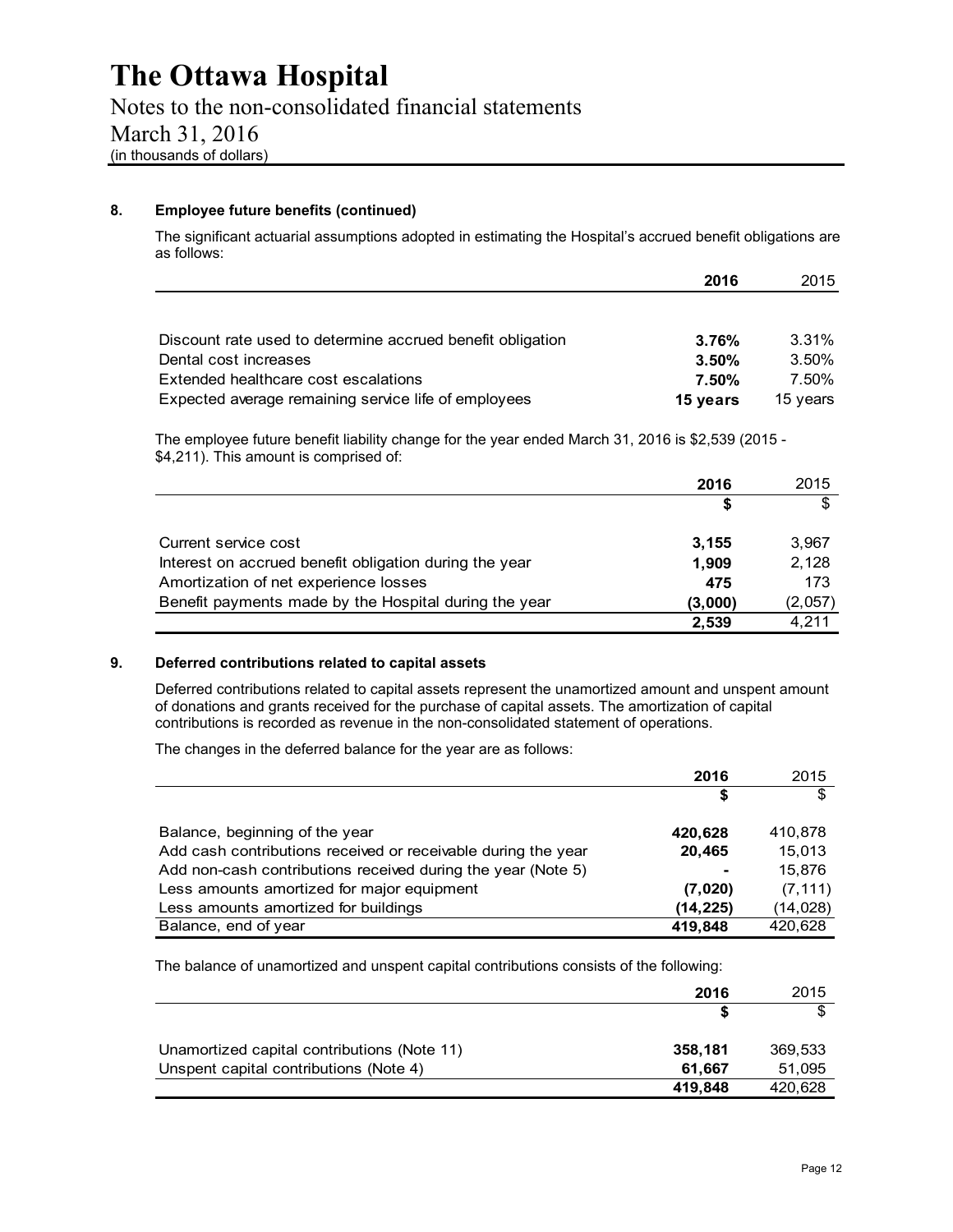Notes to the non-consolidated financial statements March 31, 2016 (in thousands of dollars)

### **10. Capital disclosures**

The Hospital defines capital as its unrestricted net assets and its net assets invested in capital assets. The Hospital currently has an accumulated deficiency of unrestricted net assets due to past operations. As profitable operations are achieved, this deficiency of unrestricted net assets will be reduced. Once the deficiency in unrestricted net assets is eliminated, the objective of the Hospital with respect to its unrestricted net assets is to fund future operations. The purpose of the net assets invested in capital assets is to fund the past acquisition of capital assets required for operational purposes.

The Hospital is not subject to externally imposed capital requirements and its overall strategy with respect to capital remains unchanged from the prior year.

### **11. Invested in capital assets**

Invested in capital assets is calculated as follows:

|                                                                    | 2016      | 2015      |
|--------------------------------------------------------------------|-----------|-----------|
|                                                                    | \$        | \$        |
| Capital assets                                                     | 578,884   | 584,292   |
| Amounts financed by deferred contributions                         |           |           |
| related to capital assets (Note 9)                                 | (358,181) | (369,533) |
|                                                                    | 220,703   | 214,759   |
|                                                                    |           |           |
| Net change in invested in capital assets is calculated as follows: |           |           |
|                                                                    | 2016      | 2015      |
|                                                                    | \$        | \$        |
| Purchase of capital assets                                         | 50,574    | 47,563    |
| Amounts funded by deferred cash contributions                      | (9,893)   | (10, 954) |
| Proceeds on disposal of capital assets                             |           | (4,024)   |
| Gain (loss) on disposal of capital assets                          | (77)      | 968       |
| Amortization of deferred contributions                             |           |           |
| related to capital assets                                          | 21,245    | 21,139    |
| Amortization of capital assets                                     | (55,905)  | (52, 995) |
|                                                                    | 5,944     | 1,697     |

### **12. Pension plan**

Substantially all of the employees of the Hospital are members of the Healthcare of Ontario Pension Plan (the "Plan"), which is a multi-employer defined benefit pension plan available to all eligible employees of the participating members of the Ontario Hospital Association. Contributions to the Plan made during the year by the Hospital on behalf of its employees amounted to \$45,879 (2015 - \$44,936) and are included in the non-consolidated statement of operations.

In consultation with its actuaries, pension expense is based on Plan management's best estimates, of the amount required to provide a high level of assurance that benefits will be fully represented by fund assets at retirement, as provided by the Plan. The funding objective is for employer contributions to the Plan to remain a constant percentage of employees' contributions.

Variances between actuarial funding estimates and actual experience may be material and any differences are generally to be funded by the participating members. The most recent triennial actuarial valuation of the Plan as at December 31, 2014 indicates the plan is fully funded.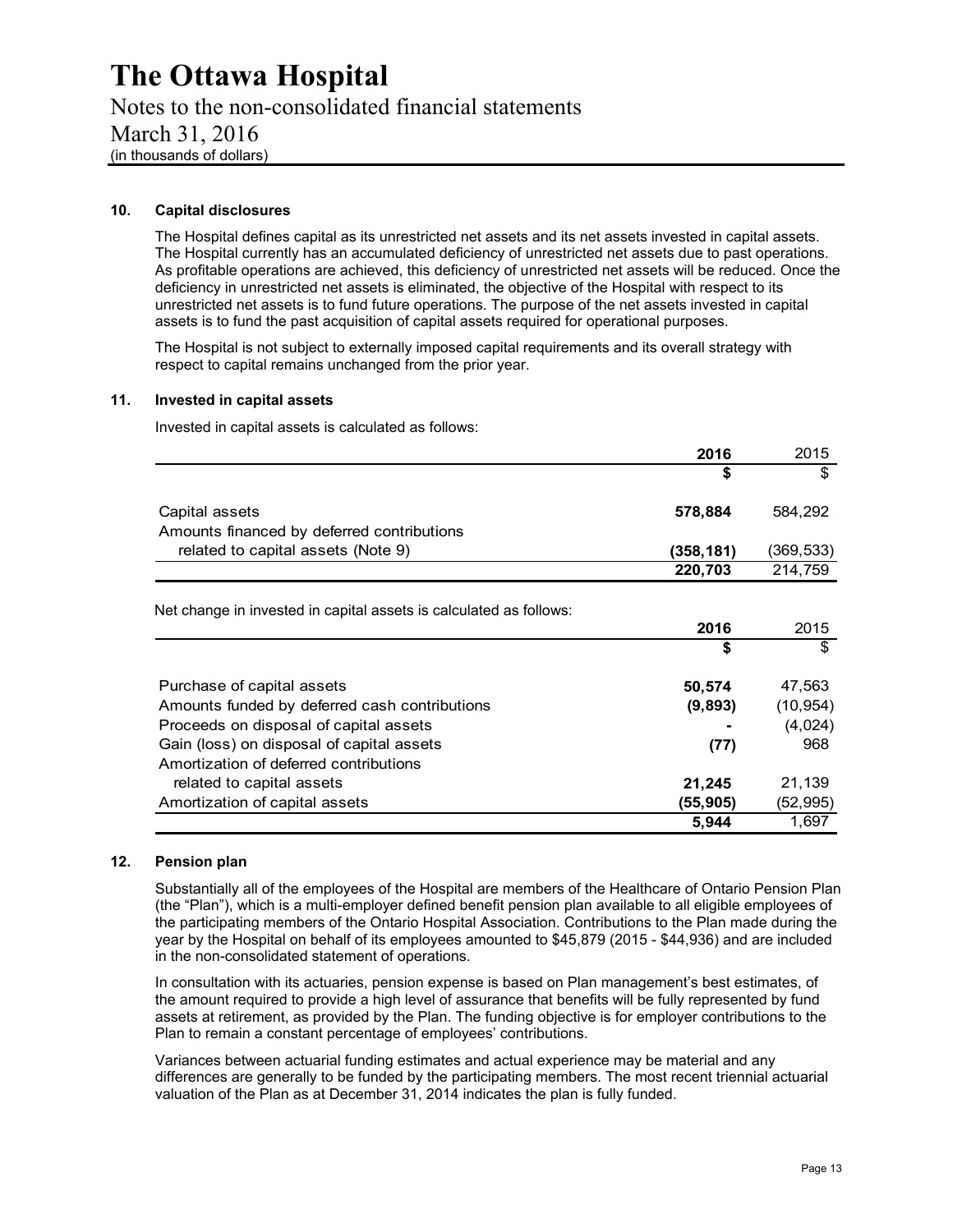Notes to the non-consolidated financial statements

### March 31, 2016

(in thousands of dollars)

### **13. Financial instruments**

### *Establishing fair value*

The carrying value of accounts receivable and accounts payable and accrued liabilities approximates their fair value because of the relatively short period to maturity of the instruments. The fair value of capital grants receivable is not determinable as there are no fixed repayment terms.

The fair value of guarantees and letters of credit are based on fees currently charged for similar agreements or on the estimated cost to terminate them or otherwise settle the obligations with the counterparties at the reported borrowing date. In situations in which there is no market for these guarantees and they were issued without explicit costs, it is not practicable to determine their fair value with sufficient reliability. Unless otherwise noted, it is management's opinion that the Hospital is not subject to significant interest or currency risk arising from these instruments.

### *Fair value hierarchy*

The following provides an analysis of financial instruments that are measured subsequent to initial recognition at fair value, grouped into Levels 1 to 3 based on the degree to which the fair value is observable:

- Level 1 fair value measurements are those derived from quoted prices (unadjusted) in active markets for identical assets or liabilities;
- Level 2 fair value measurements are those derived from inputs other than quoted prices included within Level 1 that are observable for the asset or liability, either directly (i.e., as prices) or indirectly (i.e., derived from prices); and,
- Level 3 fair value measurements are those derived from valuation techniques that include inputs for the asset or liability that are not based on observable market data (unobservable inputs).

The fair value hierarchy requires the use of observable market inputs whenever such inputs exist. A financial instrument is classified to the lowest level of the hierarchy for which a significant input has been considered in measuring fair value.

Cash, bank indebtedness, short-term investments, assets restricted for capital purchases and funds held in trust are Level 1 fair values.

### *Credit risk*

Credit risk relates to the potential that one party to a financial instrument will fail to discharge an obligation and incur a financial loss. The Hospital is exposed to credit risk on its accounts receivable as disclosed in Note 3. Management believes its allowance for doubtful accounts is sufficient on its receivables from patients and has implemented collection recovery procedures to mitigate its credit risk.

There have been no significant changes from the previous year in the exposure to risk on policies, procedures and methods used to measure credit risk.

### *Liquidity risk*

The Hospital's objective is to have sufficient liquidity to meet its liabilities when due. The Hospital monitors its cash balances and cash flows generated from operations to meet its requirements. As at March 31, 2016, the most significant financial liabilities are the bank indebtedness and accounts payable and accrued liabilities.

### **14. Related entities**

### *University of Ottawa Heart Institute*

The Hospital exercises control over the University of Ottawa Heart Institute, a tax-exempt charity, incorporated under the laws of Ontario.The University of Ottawa Heart Institute provides cardiac services to the patients of the Hospital. Pursuant to the Public Hospitals Act, the Hospital is ultimately responsible for the health care of patients and, all patients at the University of Ottawa Heart Institute are acknowledged to be patients of the Hospital.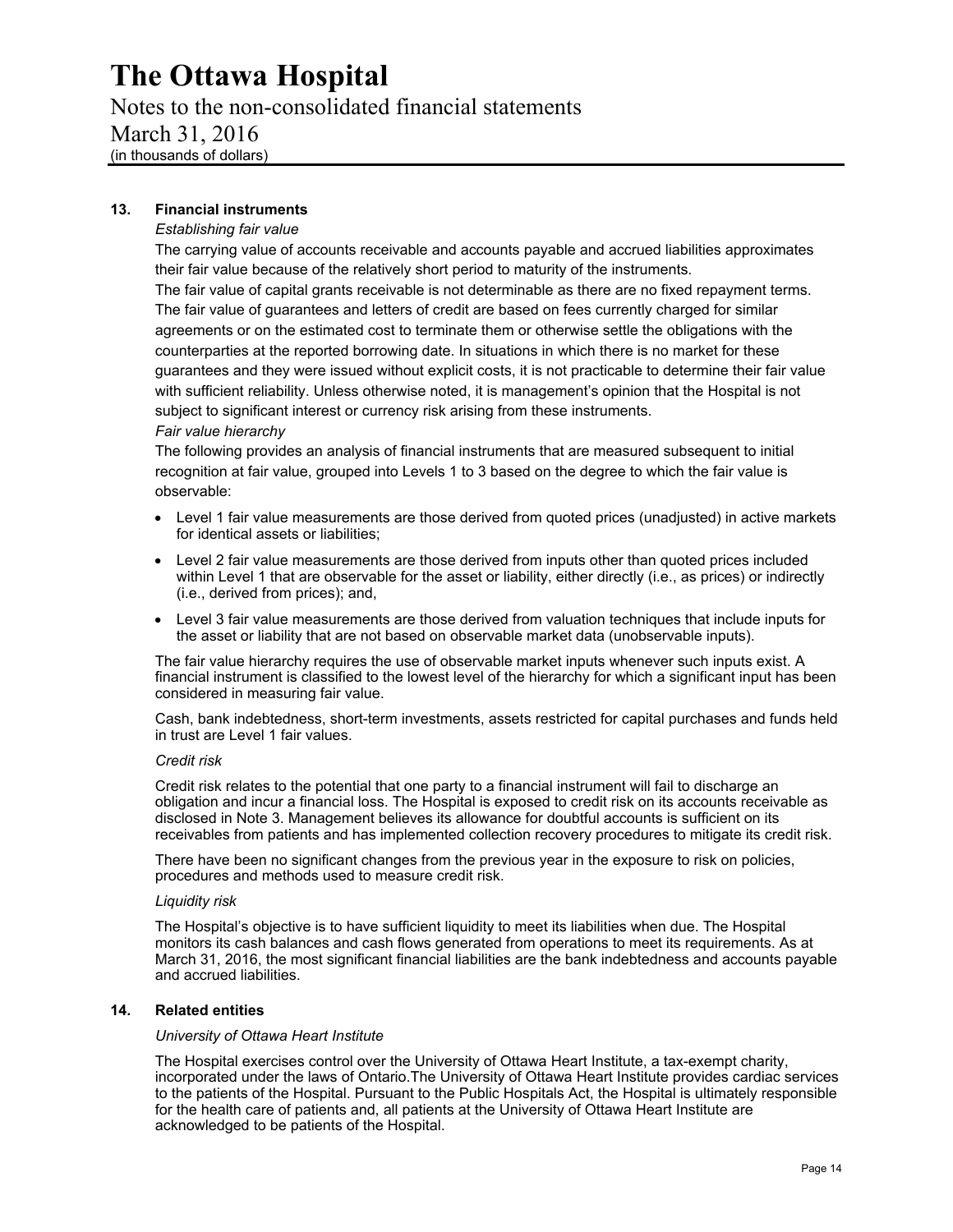### Notes to the non-consolidated financial statements March 31, 2016 (in thousands of dollars)

### **14. Related entities (continued)**

### *University of Ottawa Heart Institute (continued)*

The business relationship between the Hospital and the University of Ottawa Heart Institute is governed by a service agreement pursuant to which clinical and administrative support is provided at fair market value, and premises provided at no charge by the Hospital.

The intent of the service agreement is that any deficit incurred by either party shall be managed by the party incurring the deficit. The University of Ottawa Heart Institute has an accumulated unrestricted net asset deficiency of \$5,300 at March 31, 2016 (2015 - \$6,275). As at March 31, 2016, the Hospital had a receivable from the University of Ottawa Heart Institute amounting to \$8,043 (2015 - \$8,318), bearing interest at prime. This receivable has no fixed terms of repayment.

The summarized assets, liabilities and results of operations for the University of Ottawa Heart Institute are as follows:

|                                 | 2016     | 2015      |
|---------------------------------|----------|-----------|
|                                 | \$       | \$        |
| Financial position:             |          |           |
| <b>Total assets</b>             | 72,172   | 75,859    |
|                                 |          |           |
| <b>Total liabilities</b>        | 69,758   | 73,504    |
| Net assets                      | 2,414    | 2,355     |
|                                 | 72,172   | 75,859    |
|                                 |          |           |
|                                 | 2016     | 2015      |
|                                 | \$       | \$        |
| Results of operations:          |          |           |
| Total revenue                   | 170,924  | 168,176   |
| Total expenses                  | 170,865  | 168,131   |
| Excess of revenue over expenses | 59       | 45        |
|                                 | 2016     | 2015      |
|                                 | \$       | \$        |
| Cash flows:                     |          |           |
| Operating                       | 787      | (1, 171)  |
| Capital                         | (4, 429) | (10, 574) |
| Financing                       | 2,417    | 6,074     |
| Net cash flows for the year     | (1,225)  | (5,671)   |
|                                 |          |           |

### *The Ottawa Hospital Residence Corporation*

The Hospital exercises control over The Ottawa Hospital Residence Corporation (the "Corporation"), a tax-exempt entity without share capital incorporated under the laws of Ontario providing accommodation to the interns and family of patients of the Hospital, parking facilities to patients and staff of the Hospital and manages other business activities.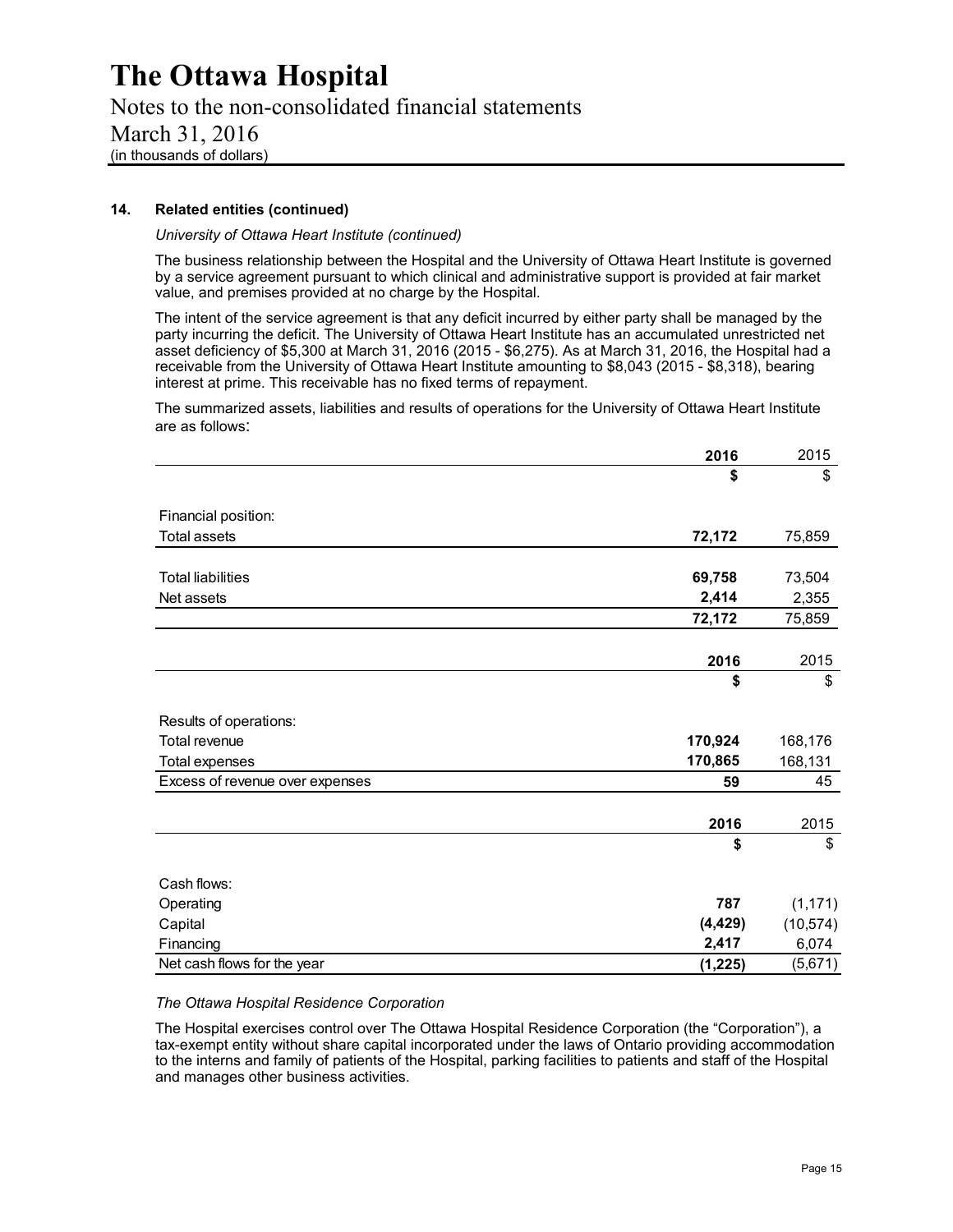Notes to the non-consolidated financial statements March 31, 2016 (in thousands of dollars)

### **14. Related entities (continued)**

*The Ottawa Hospital Residence Corporation (continued)* 

During the year, the Hospital received \$4,000 (2015 - \$Nil) from the Corporation. As at March 31, 2016, the Hospital had a payable to the Corporation, amounting to \$3,906 (2015 - \$6,706), this amount is subject to an interest rate of prime minus 1.75%, is due on demand and has no fixed terms of repayment.

The summarized assets, liabilities and results of operations for the Corporation for the year ended December 31 is as follows:

|                                 | 2015  | 2014  |
|---------------------------------|-------|-------|
|                                 | \$    | \$    |
|                                 |       |       |
| Financial position:             |       |       |
| <b>Total assets</b>             | 9,106 | 8,239 |
| <b>Total liabilities</b>        | 256   | 330   |
|                                 |       |       |
| Net assets                      | 8,850 | 7,909 |
|                                 | 9,106 | 8,239 |
|                                 |       |       |
|                                 | 2015  | 2014  |
|                                 | \$    | \$    |
| Results of operations:          |       |       |
| Total revenue                   | 2,179 | 2,300 |
| Total expenses                  | 1,239 | 1,317 |
| Excess of revenue over expenses | 940   | 983   |
|                                 |       |       |
|                                 | 2015  | 2014  |
|                                 | \$    | \$    |
| Cash flows:                     |       |       |
| Operating                       | 1,016 | 1,252 |
| Investing                       | (114) | 13    |
| Net cash flows for the year     | 902   | 1,265 |

### *The Ottawa Hospital Foundation*

The Hospital has an economic interest in The Ottawa Hospital Foundation (the "Foundation"), a taxexempt entity without share capital incorporated under the laws of Ontario. The Foundation was established to raise, receive, maintain and manage funds to be distributed towards various programs and capital projects of the Hospital.

During the year, the Hospital received \$6,521 (2015 - \$7,945) from the Foundation. As at March 31, 2016, the Hospital had a capital grant receivable from the Foundation amounting to \$2,924 (2015 - \$2,367) and an endowment receivable of \$575 (2015 - \$564). In addition, the Foundation donated giftsin-kind to the Hospital, which were recorded by the Hospital at no value. The Hospital provides the Foundation with office premises without charge.

### *Ottawa Hospital Research Institute*

The Hospital has an economic interest in the Ottawa Hospital Research Institute (the "Institute"). The Institute carries on and exclusively promotes scientific research and experimental development for the benefit of the general public. The Institute is a tax-exempt entity incorporated under the laws of Ontario.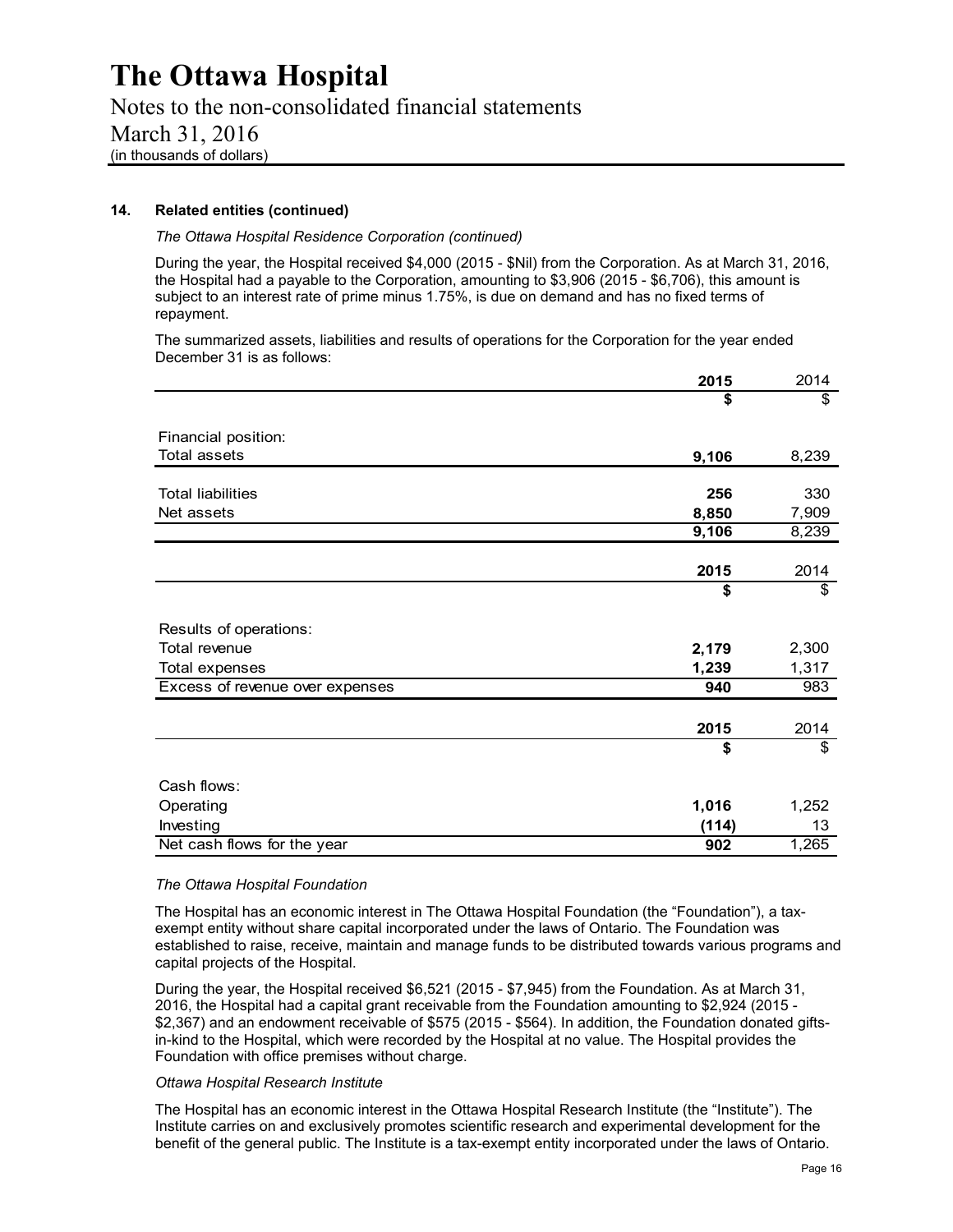Notes to the non-consolidated financial statements March 31, 2016 (in thousands of dollars)

### **14. Related entities (continued)**

### *Ottawa Hospital Research Institute (continued)*

As at March 31, 2016, the Hospital had an operational payable to the Institute amounting to \$1,473 (2015 - \$3,234). The Hospital provided \$8,612 (2015 - \$4,336) of base funding in support of resources to the Institute during fiscal 2016. The Hospital also provided \$230 (2015 - \$150) for specific operating expenditures to the Institute. These amounts are recorded in supplies and other operating expenses on the non-consolidated statement of operations.

#### *Eastern Ontario Regional Laboratory Association Inc.*

The Hospital is a founding member of Eastern Ontario Regional Laboratory Association Inc. ("EORLA"). EORLA was established to provide specialized laboratory services to the sixteen-member hospitals on a cost of service basis.

The Hospital entered into a contract with the Ministry of Health and Long-Term Care of Ontario to construct a regional laboratory, including investments in capital equipment. As at March 31, 2016, The Hospital had completed the project, at a total cost of \$25,376 (2015 - \$25,376), of which \$7,834 (2015 - \$7,834) is to be funded by EORLA. In return for this capital investment, EORLA will be permitted to occupy the premises, under the provisions set out in the member Site Use Agreements.

At March 31, 2016, the Hospital had an economic interest of \$293 (2015 - \$2,096) of total net assets of \$722 (2015 - \$5,071). The Hospital also had a capital grant receivable from EORLA in the amount of \$7,834 (2015 - \$7,834) and an operational receivable of \$5,490 (2015 - \$4,102).

#### *Auxiliaries and Association*

The Hospital has an economic interest in the Ottawa Civic Hospital Auxiliary, the Riverside Hospital Auxiliary and the Friends of the Ottawa General Hospital (the "Auxiliaries") and the Rehabilitation Centre Volunteer Association (the "Association"). The object of the Auxiliaries and the Association is to raise and receive funds to be distributed towards various programs and capital projects of the Hospital and its related Foundations. The Auxiliaries and the Association are tax-exempt entities. The Auxiliaries were created under the laws of Ontario.

### *Hospital Food Services - Ontario Inc. and Ottawa Regional Hospital Linen Services Incorporated*

The Hospital is a founding member of Hospital Food Services - Ontario Inc. ("HFS") and of the Ottawa Regional Hospital Linen Services Incorporated ("ORHLS"). HFS and ORHLS were established to provide food and laundry services, respectively to member hospitals on a cost of service basis.

At March 31, 2016, the Hospital had an economic interest of \$3,719 (2015 - \$3,312) of total net assets of \$6,126 (2015 - \$5,276) of HFS. The corresponding interest in ORHLS was \$7,174 (2015 - \$7,045) of total net assets of \$12,484 (2015 - \$12,368).

For the year ended March 31, 2016, the Hospital provided \$1,627 (2015 - \$1,515) to HFS for food services and \$9,761 (2015 - \$10,081) to ORHLS for linen services. These amounts have been included in supplies and other operating expenses on the non-consolidated statement of operations.

#### *Champlain Health Supply Services*

The Hospital is a founding member of Champlain Health Supply Services ("CHSS"). CHSS was established to implement shared service collaboration for the hospitals in the Champlain Region that will integrate the operations of sourcing, procurement and logistics across the region.

As at March 31, the Hospital had a payable of \$65 (2015 - \$30) to CHSS relating to expenses paid by CHSS on behalf of the Hospital. These amounts are recorded in supplies and other operating expenses on the non-consolidated statement of operations.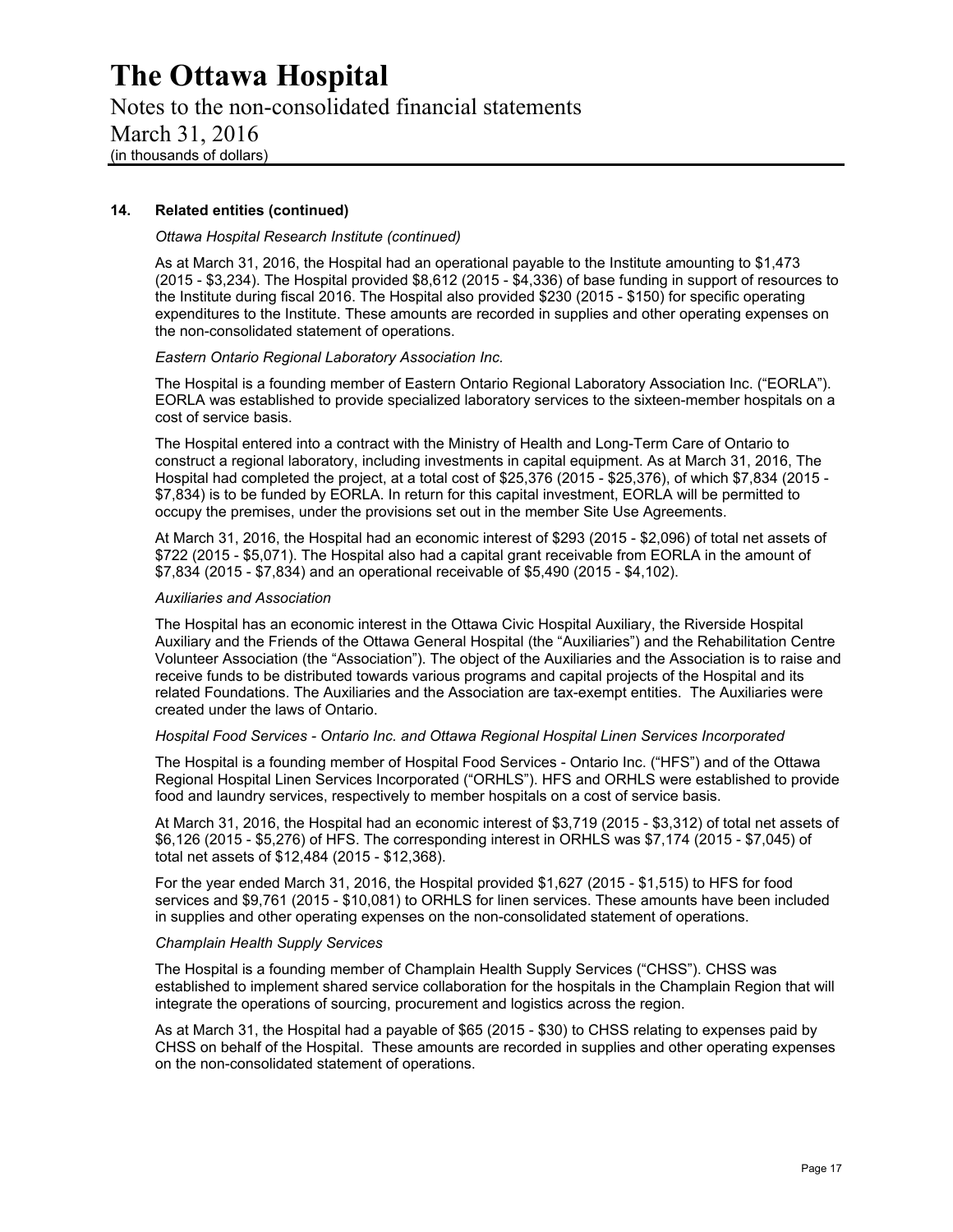Notes to the non-consolidated financial statements March 31, 2016 (in thousands of dollars)

### **15. Changes in non-cash operating working capital items**

|                                          | 2016      | 2015      |
|------------------------------------------|-----------|-----------|
|                                          | \$        | \$        |
| Short-term investments                   | (109)     | (21)      |
| Accounts receivable                      | (10, 871) | (12, 329) |
| <b>Inventories</b>                       | 946       | (933)     |
| Prepaid expenses                         | (731)     | (2,974)   |
| Accounts payable and accrued liabilities | (21, 293) | (9,252)   |
| Deferred contributions                   | (2,669)   | 1,204     |
|                                          | (34,727)  | (24, 305) |

### **16. Commitments, contingencies and guarantees**

The nature of the Hospital's activities is such that there is usually litigation pending or in prospect at any time. With respect to claims at March 31, 2016, management believes the Hospital has valid defenses and appropriate insurance coverage in place. In the event any claims are successful, management believes that such claims are not expected to have a material effect on the Hospital's financial position.

A group of hospitals, including the Hospital, have formed the Healthcare Insurance Reciprocal of Canada ("HIROC"). HIROC is registered as a Reciprocal pursuant to provincial Insurance Acts which permit persons to exchange with other persons reciprocal contracts of indemnity insurance. HIROC facilitates the provision of liability insurance coverage to health care organizations in the provinces and territories where it is licensed. Subscribers pay annual premiums, which are actuarially determined, and are subject to assessment for losses in excess of such premiums, if any, experienced by the group of subscribers for the year in which they were a subscriber. No such assessments have been made to March 31, 2016.

At March 31, 2016, HFS had \$5,870 (2015 - \$6,923) outstanding on an available line of credit of \$6,590 (2015 - \$7,066), with the Hospital guaranteeing 48.1%. The guarantee continues until the loan, including accrued interest and fees, has been paid in full. In the event of any breach of covenants associated with this line of credit, the Hospital may be required to advance capital to HFS in accordance with its guarantee of the debt. At March 31, 2016, the Hospital's share of the potential debt repayment should HFS default on the line of credit is \$2,823 (2015 - \$3,330). As at the date of the audit report, there has been no such request by the debtor.

To the extent permitted by law the Hospital indemnifies present and former directors and officers against certain claims that may be made against them as a result of their service as directors or officers. The Hospital purchases directors' and officers' liability insurance that may be available in certain instances. The nature and likelihood of these arrangements preclude the Hospital from making a reasonable estimate of the maximum potential amount the Hospital could be required to pay to counterparties. The Hospital believes the likelihood that it will incur significant liability under these arrangements is remote and accordingly, no amount has been recorded in the financial statements for these guarantees.

At March 31, 2016, the Hospital has an environmentally contaminated site and has not recorded a liability for remediation costs as the probability and the measurement of such costs are indeterminable at this time.

At March 31, 2016, letters of credit totaling \$36 (2015 - \$36) were issued primarily to governmental authorities to guarantee fulfillment of the Hospital's obligations with respect to the installation of road, water, sewer and drainage improvements on Hospital-owned land.

The Hospital has construction in progress recorded in capital assets of \$9,701 at March 31, 2016 (2015 - \$24,809). The cost to complete this construction is estimated at \$57,312 (2015 - \$30,393).